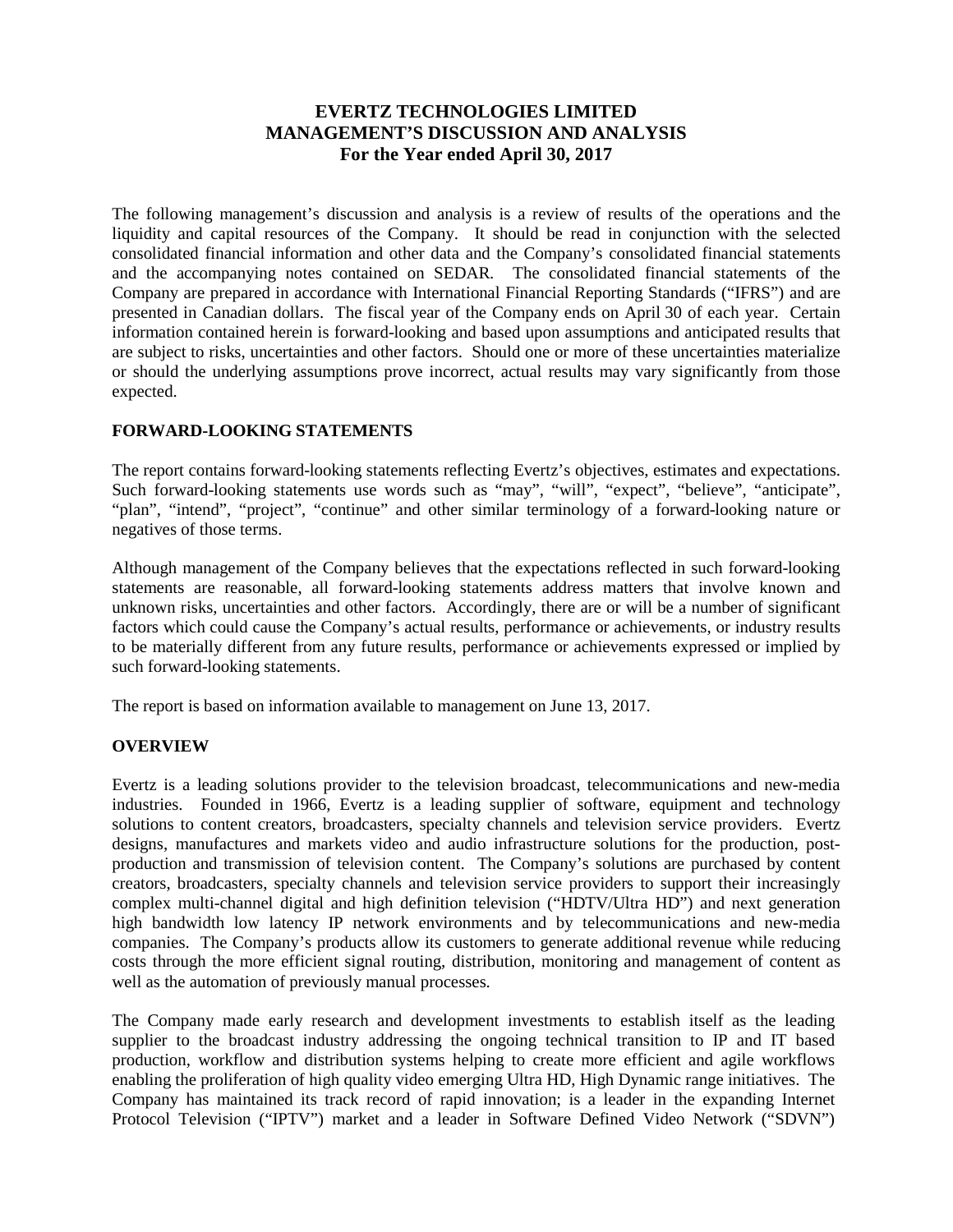technology. The Company is committed to maintaining its leadership position, and as such, a significant portion of the Company's staff is focused on research and development to ensure that the Company's products are at the forefront of the industry. This commitment contributes to the Company being consistently recognized as a leading broadcast and video networking industry innovator by its customers.

# **SIGNIFICANT ACCOUNTING POLICIES**

Outlined below are those policies considered particularly significant:

### *Basis of Measurement*

These financial statements have been prepared on the historical cost basis except for certain financial assets and liabilities which are stated at fair value. Historical cost is generally based on the fair value of the consideration given in exchange for assets.

### *Functional and Presentation Currency*

These financial statements are presented in Canadian dollars, which is the Company's functional currency. All financial information presented in Canadian dollars has been rounded to the nearest thousand, except per share amounts.

### *Basis of Consolidation*

These financial statements incorporate the financial statements of the Company and entities controlled by the Company (its subsidiaries). Control is achieved where the Company has power over an entity, has exposure or rights to variable returns from its involvement with the entity and has the ability to use its power over the entity to affect the amount of the investor's returns.

The results of subsidiaries acquired or disposed of are included in the consolidated statements of earnings and comprehensive earnings from the effective date of acquisition of control and up to the effective date of disposal of control, as appropriate. Total comprehensive earnings of subsidiaries is attributed to the owners of the Company and to the non-controlling interests even if this results in the non-controlling interests having a deficit balance.

All intra-Company transactions, balances, income and expenses are eliminated in full on consolidation.

#### *Business Combinations*

Business combinations are accounted for using the acquisition method. The cost of the acquisition is measured at the aggregate of the fair values, at the date of acquisition, of assets transferred, liabilities incurred or assumed, and equity instruments issued by the Company. The acquiree's identifiable assets and liabilities assumed are recognized at their fair value at the acquisition date. Acquisition-related costs are recognized in earnings as incurred. Any contingent consideration is measured at fair value on date of the acquisition and is included as part of the consideration transferred. The fair value of the contingent consideration liability is re-measured at each reporting date with corresponding gain/loss recognized in earnings. The excess of the consideration over the fair value of the net identifiable assets and liabilities acquired is recorded as goodwill.

On an acquisition by acquisition basis, any non-controlling interest is measured either at the fair value of the non-controlling interest or at the fair value of the proportionate share of the net identifiable assets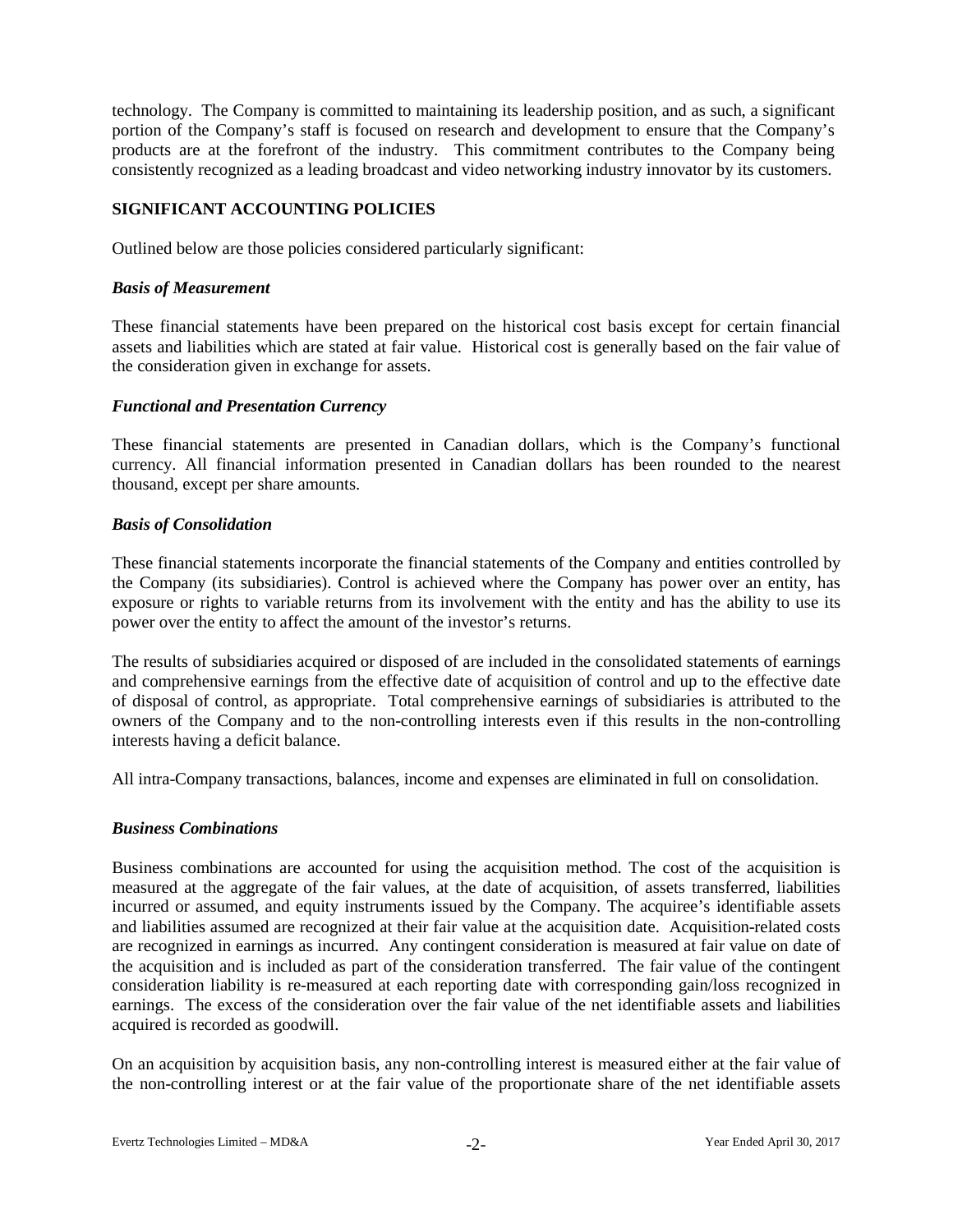acquired. Goodwill arising on an acquisition of a business is carried at cost as established at the date of acquisition of the business less accumulated impairment losses, if any.

### *Revenue Recognition*

Revenue is measured at the fair value of consideration received or receivable, net of discounts and after eliminating intercompany sales.

Where revenue arrangements have separately identifiable components, the consideration received or receivable is allocated to each identifiable component and the applicable revenue recognition criteria are applied to each of the components.

Revenue is derived from the sale of hardware and software solutions including related services, training and commissioning. Revenue from sales of hardware and software are recognized upon shipment, provided that the significant risks and rewards of ownership have been transferred to the customer, the Company retains neither continuing managerial involvement to the degree usually associated with ownership nor effective control over the goods sold, revenue can be reliably measured and its probable that the economic benefits will flow to the Company. Service revenue is recognized as services are performed.

Certain of the Company's contracts are long-term in nature. When the outcome of the contract can be assessed reliably, the Company recognizes revenue on long-term contracts using the percentage of completion method, based on costs incurred relative to the estimated total contract costs. When the outcome of the contract cannot be assessed reliably contract costs incurred are immediately expensed and revenue is recognized only to the extent that costs are considered likely to be recovered.

### *Finance Income*

Interest revenue is recognized when it is probable that the economic benefits will flow to the Company and the amount of revenue can be measured reliably. Interest revenue is accrued on a time basis, by reference to the principal outstanding and at the effective interest rate applicable, which is the rate that exactly discounts estimated future cash receipts through the expected life of the financial asset to that asset's net carrying amount on initial recognition.

#### *Cash and Cash Equivalents*

Cash and cash equivalents include cash on hand and in the bank, net of outstanding bank overdrafts.

### *Inventories*

Inventories consist of raw materials and supplies, work in progress and finished goods. Inventories are stated at the lower of cost and net realizable value. Cost is determined on a weighted average basis and includes raw materials, the cost of direct labour applied to the product and the overhead expense.

Net realizable value represents the estimated selling price for inventories less all estimated costs of completion and costs necessary to make the sale.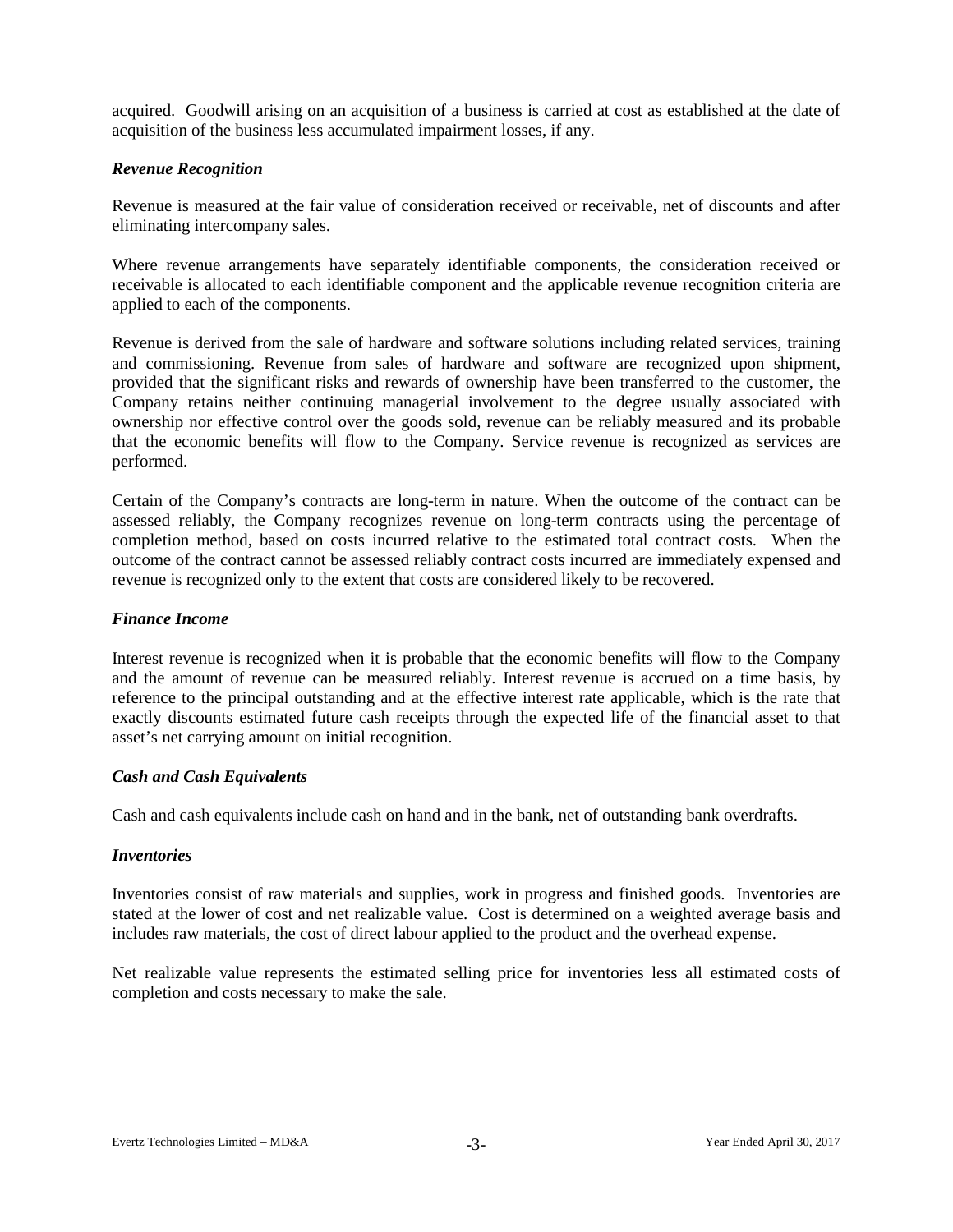# *Property, Plant and Equipment*

Property, plant and equipment are stated at cost less accumulated depreciation and any recognized impairment loss. Where the costs of certain components of an item of property, plant and equipment are significant in relation to the total cost of the item, they are accounted for and depreciated separately. Depreciation expense is calculated based on depreciable amounts which is the cost of an asset less residual value and is recognized in earnings on a straight-line basis over the estimated useful life of the related asset. Borrowing costs are capitalized to the cost of qualifying assets that take a substantial period of time to be ready for their intended use.

The estimated useful lives are as follows:

| Asset                              | <b>Basis</b>  | Rate            |
|------------------------------------|---------------|-----------------|
| Office furniture and equipment     | Straight-line | 10 years        |
| Research and development equipment | Straight-line | 5 years         |
| Machinery and equipment            | Straight-line | $5 - 15$ years  |
| Leaseholds                         | Straight-line | 5 years         |
| Building                           | Straight-line | $10 - 40$ years |
| Airplanes                          | Straight-line | $10 - 20$ years |

The gain or loss arising on the disposal or retirement of an asset is determined as the difference between the sales proceeds and the carrying amount of the asset and is recognized in earnings.

The Company reviews the residual value, estimated useful life and the depreciation method at least annually.

### *Impairment of Non-Financial Assets*

Goodwill is tested for impairment annually, or whenever events or changes in circumstances indicate that the carrying amount may be more than its recoverable amount. At each reporting period, the Company reviews the carrying amounts of its other non-financial assets to determine whether there is any indication that those assets have suffered an impairment loss. If any such indication exists, the recoverable amount of the asset is estimated in order to determine the extent of the impairment loss (if any). Where the asset does not generate cash inflows that are largely independent from other assets, the Company estimates the recoverable amount of the cash-generating unit ("CGU") to which the asset belongs. Goodwill is allocated to a group of CGU's based on the level at which it is monitored for internal reporting purposes.

Recoverable amount is the higher of fair value less costs to sell and value in use. In assessing value in use, the estimated future cash flows are discounted to their present value using a pre-tax discount rate that reflects current market assessments of the time value of money and the risks specific to the asset for which the estimates of future cash flows have not been adjusted.

If the recoverable amount of an asset or CGU is estimated to be less than its carrying amount, the carrying amount of the asset or CGU is reduced to its recoverable amount. An impairment loss relating to a CGU to which goodwill has been allocated, is allocated to the carrying amount of the goodwill first. An impairment loss is recognized immediately in earnings.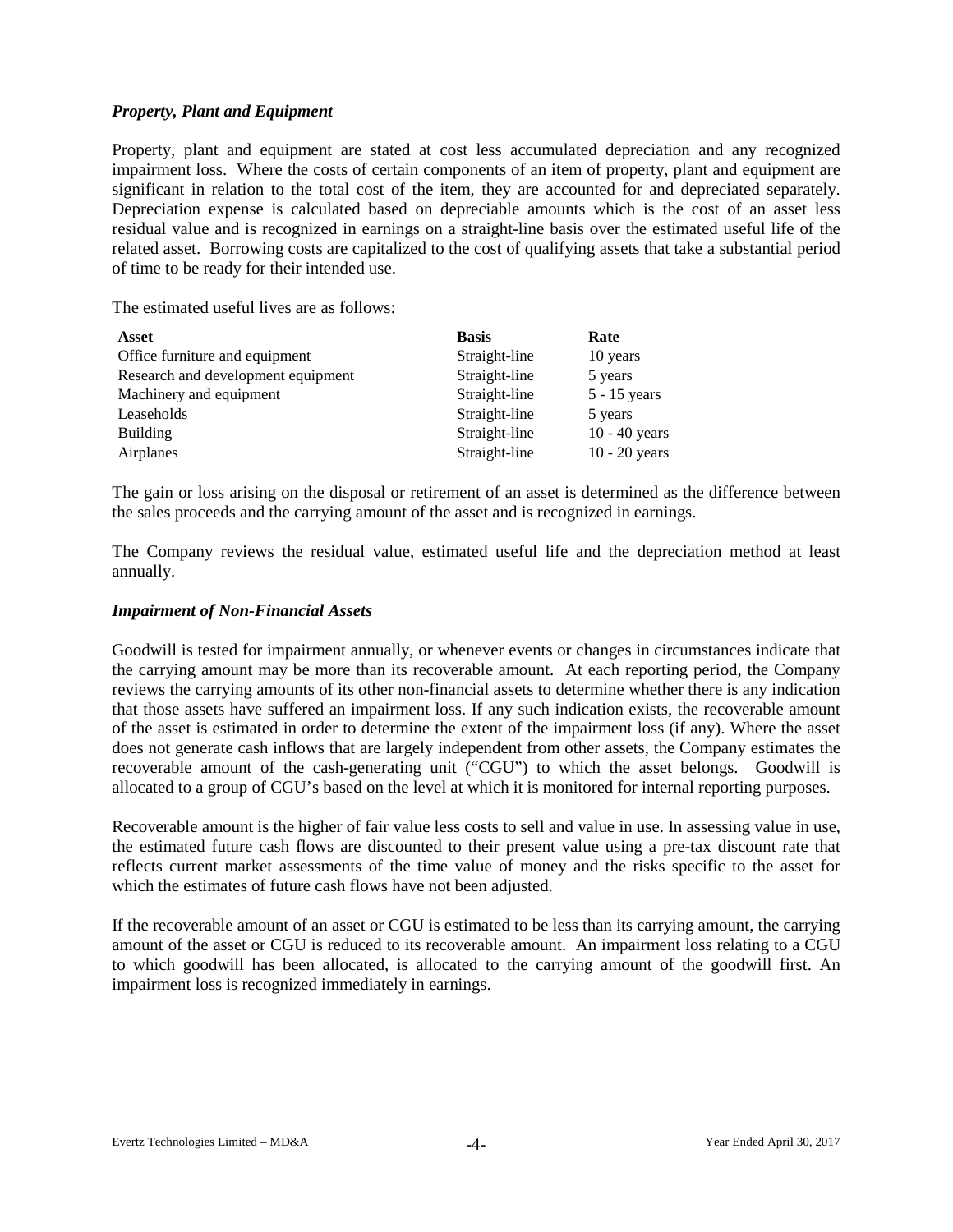An impairment loss in respect of goodwill is not reversed. Where an impairment loss subsequently reverses for other non-financial assets, the carrying amount of the asset or CGU is increased to the revised estimate of its recoverable amount, but so that the increased carrying amount does not exceed the carrying amount that would have been determined had no impairment loss been recognized for the asset or CGU in prior years. A reversal of an impairment loss is recognized immediately in earnings.

### *Intangible Assets*

#### *Intangible Assets*

Intangible assets represent intellectual property acquired through business acquisitions and are recorded at cost less any impairment loss and are amortized using the straight–line method over a four–year period. The estimated useful life and amortization method are reviewed at the end of each reporting period.

### *Research and Development*

All research and development expenditures are expensed as incurred unless a development project meets the criteria for capitalization. Development expenditures are capitalized only if development costs can be measured reliably, the product or process is technically and commercially feasible, future economic benefits are probable and the Company intends to and has sufficient resources to complete development and to use or sell the asset. No internally generated intangible assets have been recognized to date.

Research and development expenditures are recorded gross of investment tax credits and related government grants. Investment tax credits for scientific research and experimental development are recognized in the period the qualifying expenditures are incurred if there is reasonable assurance that they will be realized.

### *Provisions*

Provisions are recognized when the Company has a present obligation (legal or constructive) as a result of a past event, it is probable that the Company will be required to settle that obligation and a reliable estimate can be made of the amount of the obligation.

The amount recognized as a provision is the best estimate of the consideration required to settle the present obligation at the reporting period, taking into account the risks and uncertainties surrounding the obligation. Where a provision is measured using the cash flows estimated to settle the present obligation, its carrying amount is the present value of those cash flows.

When some or all of the economic benefits required to settle a provision are expected to be recovered from a third party, a receivable is recognized as an asset if it is virtually certain that reimbursement will be received and the amount of the receivable can be measured reliably.

### *Leasing*

Leases are classified as finance leases whenever the terms of the lease transfer substantially all the risks and rewards of ownership to the lessee. All other leases are classified as operating leases.

Assets held under finance leases are recognised as assets of the Company at their fair value or, if lower, at the present value of the minimum lease payments, each determined at the inception of the lease. The corresponding liability to the lessor is included in the statement of financial position as a finance lease obligation.

Rentals payable under operating leases are charged to earnings on a straight-line basis over the term of the relevant lease.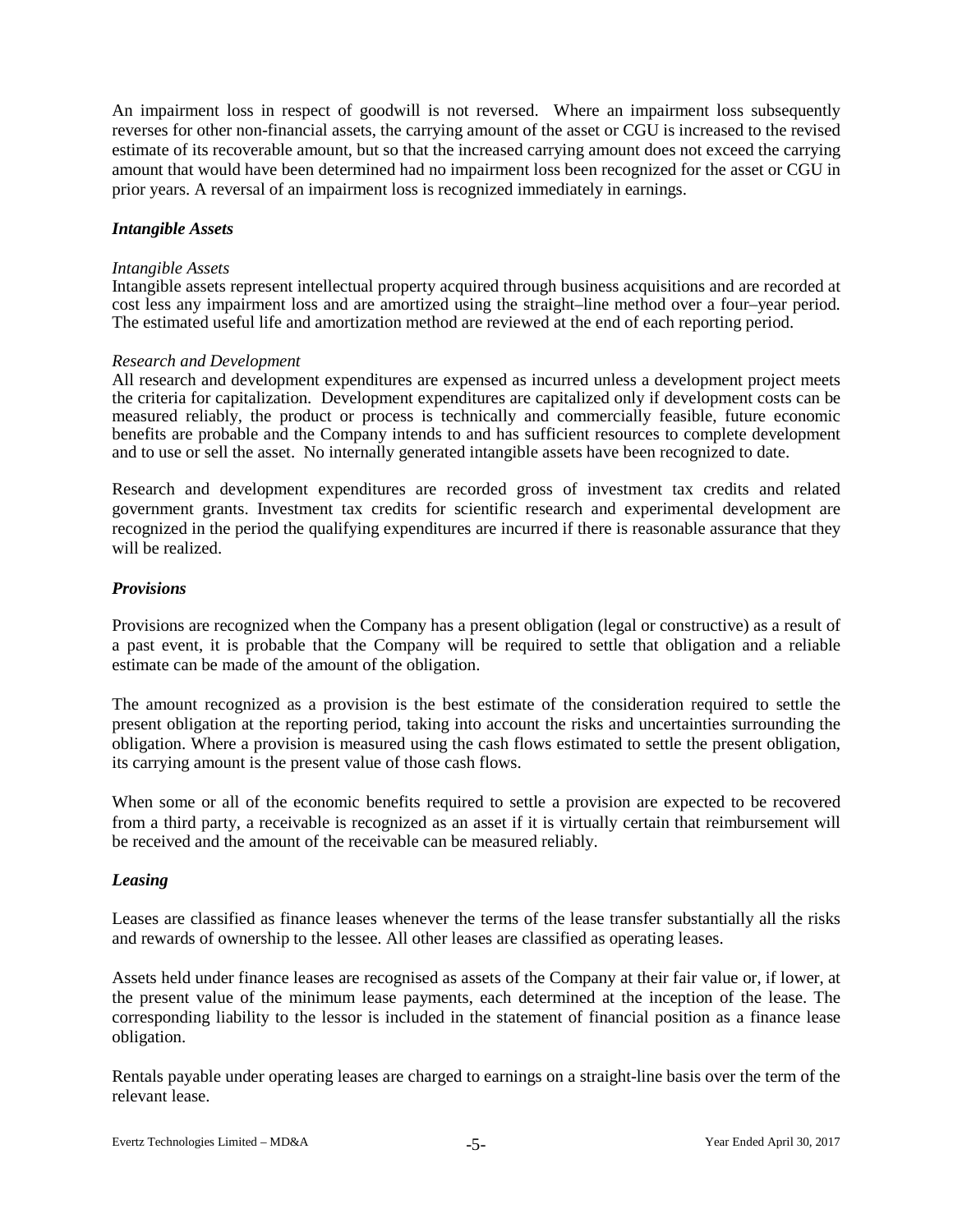# *Foreign Currency Translation*

The individual financial statements of each subsidiary entity are presented in the currency of the primary economic environment in which the entity operates (its functional currency). For the purpose of the consolidated financial statements, the results and financial position of each group entity are presented in Canadian dollars ("CDN"), which is the functional currency of the parent Company and the presentation currency for the financial statements.

In preparing the financial statements of the individual entities, transactions in currencies other than the entity's functional currency (foreign currencies) are recognized at the rates of exchange prevailing at the dates of the transactions. At the end of each reporting period, monetary items denominated in foreign currencies are retranslated at the rates prevailing at that date. Exchange differences are recognized in earnings in the period in which they arise. Non-monetary items that are measured in terms of historical cost in a foreign currency are not retranslated.

For the purpose of presenting consolidated financial statements, the assets and liabilities of the Company's foreign operations are expressed in Canadian dollars using exchange rates prevailing at the end of the reporting period. Income and expense items are translated at the average exchange rates for the period. Foreign currency gains and losses are recognized in other comprehensive earnings. The relevant amount in cumulative foreign currency translation adjustment is reclassified into earnings upon disposition or partial disposition of a foreign operation and attributed to non-controlling interests as appropriate.

# *Income Taxes*

### *Current Tax*

The tax currently payable is based on taxable profit for the year. Taxable profit differs from net earnings as reported in the statement of earnings because it excludes items of income or expense that are taxable or deductible in other years and it further excludes items that are never taxable or deductible. The Company's liability for current tax is calculated using tax rates that have been enacted or substantively enacted by the statement of financial position date.

# *Deferred Tax*

Deferred tax is the tax expected to be payable or recoverable on unused tax losses and credits, as well as differences between the carrying amounts of assets and liabilities in the financial statements and the corresponding tax bases used in the computation of taxable profit. Deferred tax liabilities are generally recognized for all taxable temporary differences and deferred tax assets are recognized to the extent that it is probable that taxable profits will be available against which unused tax losses, credits and other deductible temporary differences can be utilized. Such assets and liabilities are not recognized if the temporary difference arises from the initial recognition of goodwill or from the initial recognition (other than in a business combination) of other assets and liabilities in a transaction that affects neither the taxable profit nor the accounting profit.

The carrying amount of deferred tax assets is reviewed at each reporting period and reduced to the extent that it is no longer probable that sufficient taxable profits will be available to allow all or part of the asset to be recovered.

Deferred tax is calculated at the tax rates that are expected to apply in the period when the liability is settled or the asset is realized. The measurement of deferred tax liabilities and assets reflects the tax consequences that would follow from the manner in which the Company expects, at the end of the reporting period, to recover or settle the carrying amount of its assets and liabilities. Deferred tax is charged or credited to earnings, except when it relates to items charged or credited directly to other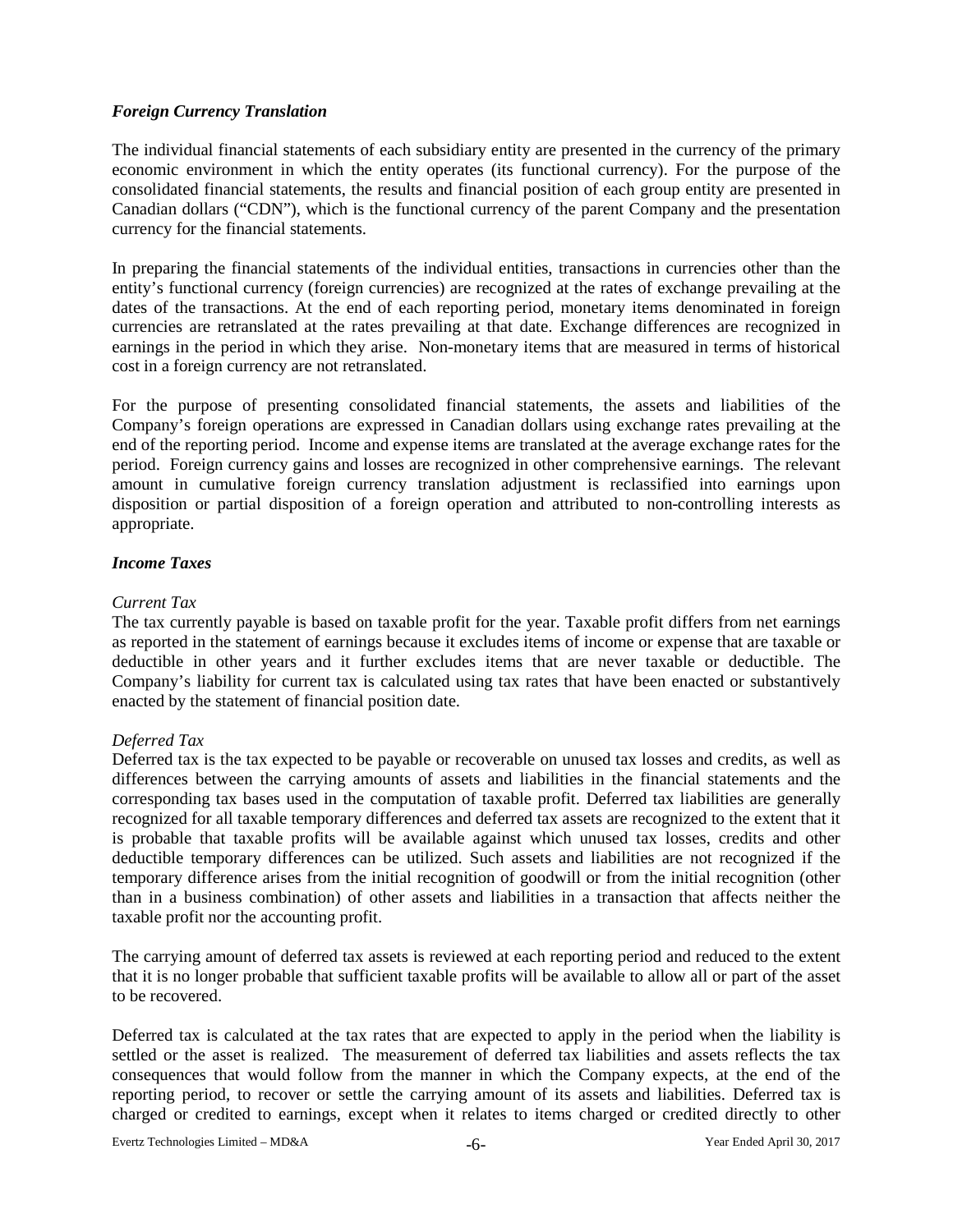comprehensive earnings or equity, in which case the deferred tax is also dealt with in other comprehensive earnings or equity.

## *Share Based Compensation*

Equity settled share based payments to employees and others providing similar services are measured at the fair value of the equity instruments at the grant date. Details regarding the determination of the fair value of equity settled share based transactions are set out in note 13.

The fair value determined at the grant date of the equity settled share based payments is expensed on a straight-line basis over the vesting period of the option based on the Company's estimate of the number of equity instruments that will eventually vest. At each reporting period, the Company revises its estimate of the number of equity instruments expected to vest. The impact of the revision of the original estimates, if any, is recognized in earnings such that the cumulative expense reflects the revised estimate, with a corresponding adjustment to share based payment reserve.

Cash settled share based earnings to employees or others providing similar services are measured at the fair value of the instruments at the grant date. The fair value is recognized as an expense with a corresponding increase in liabilities over the vesting period of the option grant. At each reporting period, the Company revises its estimate of fair value and the number of instruments expected to vest. The impact of the revision of the original estimates, if any, is recognized in earnings such that the cumulative expense reflects the revised estimate, with a corresponding adjustment to liabilities.

# *Earnings Per Share*

The Company presents basic and diluted earnings per share ("EPS") data for its common shares. Basic EPS is calculated by dividing the net earnings attributable to shareholders by the weighted average number of common shares outstanding during the period. Diluted EPS is determined by adjusting the net earnings attributable to shareholders and the weighted average number of common shares outstanding for the effects of all potentially dilutive common shares, which is comprised of share options granted to employees with an exercise price below the average market price.

# *Finance Costs*

Finance costs directly attributable to the acquisition, construction or production of qualifying assets, which are assets that necessarily take a substantial period of time to get ready for their intended use or sale, are added to the cost of those assets, until such time as the assets are substantially ready for their intended use or sale.

Investment income earned on the temporary investment of specific borrowings pending their expenditure on qualifying assets is deducted from the borrowing costs eligible for capitalisation.

All other finance costs are recognized in earnings in the period in which they are incurred.

# *Investment Tax Credits*

The Company is entitled to investment tax credits, which are earned as a percentage of eligible research and development expenditures incurred in each taxation year. Investment tax credits relate entirely to the Company's research and development expenses in the consolidated statements of earnings but are presented separately in the consolidated statements of earnings for information purposes. Investment tax credits are recognized and recorded within income tax receivable or as a reduction of income tax payable, when there is reasonable assurance they will be received.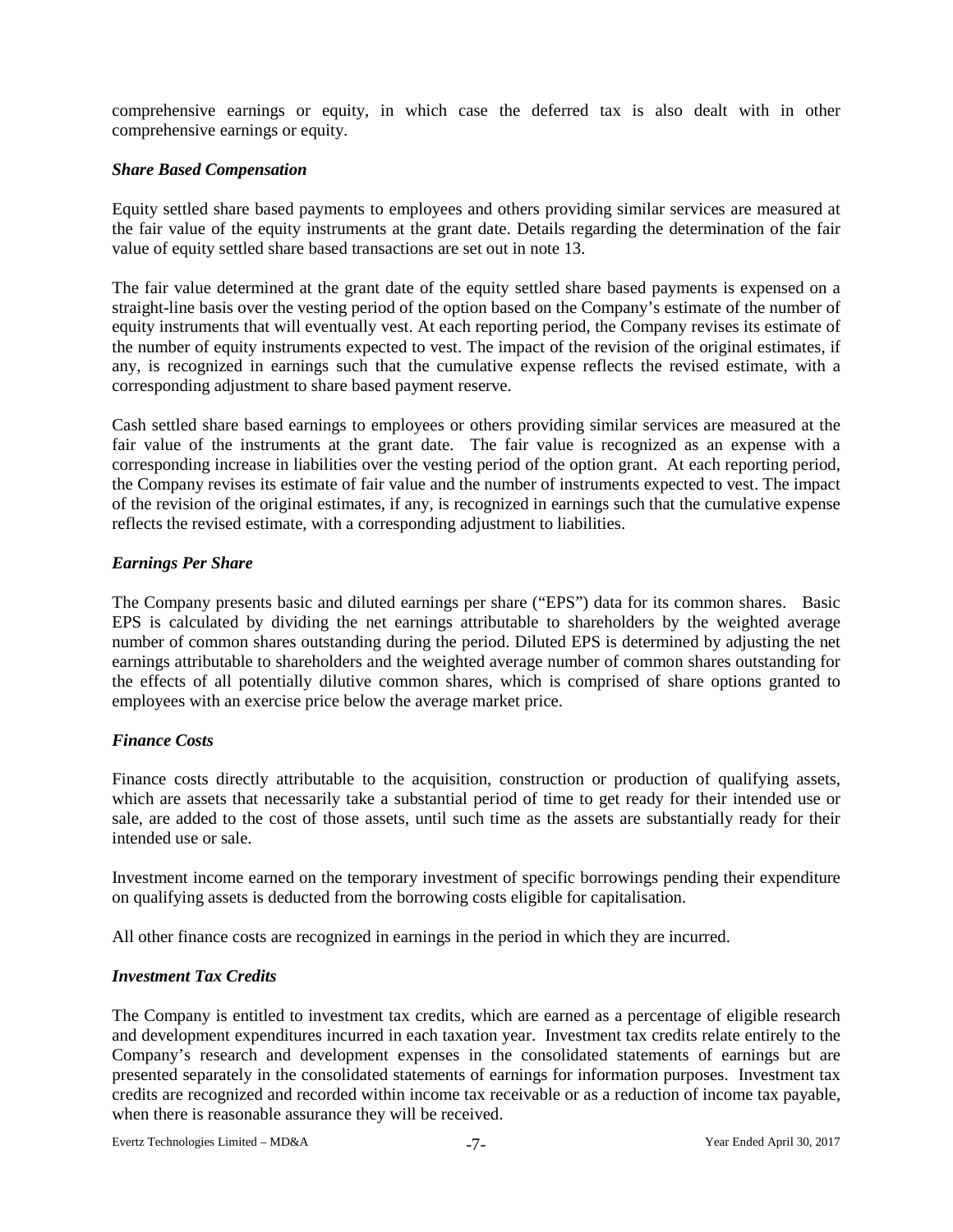### *Financial Instruments*

The Company's financial assets and liabilities which are initially recorded at fair value and subsequently measured based on their assigned classifications as follows:

| <b>Asset/Liability</b>      | Category              | <b>Measurement</b> |
|-----------------------------|-----------------------|--------------------|
| Cash and cash equivalents   | Loans and receivables | Amortized cost     |
| Trade and other receivables | Loans and receivables | Amortized cost     |
| Trade and other payables    | Other liabilities     | Amortized cost     |
| Long term debt              | Other liabilities     | Amortized cost     |

### *Financial Assets*

All financial assets are initially measured at fair value, plus transaction costs, except for those financial assets classified as fair value through profit or loss, which are initially measured at fair value. Transaction costs in respect of financial instruments that are classified as fair value through profit or loss are recognized in earnings immediately. Transaction costs in respect of other financial instruments are included in the initial measurement of the financial instrument.

Financial assets are classified into the following specific categories: financial assets "at fair value through profit or loss" ("FVTPL"), "held-to-maturity" investments, "available-for-sale" ("AFS") financial assets and "loans and receivables". The classification depends on the nature and purpose of the financial assets and is determined at the time of initial recognition.

Financial assets at FVTPL are stated at fair value, with any gains or losses arising on re-measurement recognized in earnings.

#### *Impairment of Financial Assets*

Financial assets, other than those at FVTPL, are assessed for indicators of impairment at each reporting period. Financial assets are impaired where there is objective evidence that, as a result of one or more events that occurred after the initial recognition of the financial asset, the estimated future cash flows of the investment have been affected. For certain categories of financial assets, such as trade and other receivables, assets that are assessed not to be impaired individually are, in addition, assessed for impairment on a collective basis. Objective evidence of impairment of a financial asset can include a significant or prolonged decline in the fair value of an asset, default or delinquency by a debtor, indication that a debtor will enter bankruptcy or financial re-organization or the disappearance of an active market for a security.

For financial assets carried at amortized cost, the amount of the impairment is the difference between the asset's carrying amount and the present value of estimated future cash flows, discounted at the financial asset's original effective interest rate.

The carrying amount of the financial asset is reduced by the impairment loss directly for all financial assets with the exception of trade receivables, where the carrying amount is reduced through the use of an allowance account. When a trade receivable is considered uncollectible, it is written off against the allowance account. Subsequent recoveries of amounts previously written off are credited against the allowance account. Changes in the carrying amount of the allowance account are recognized in earnings.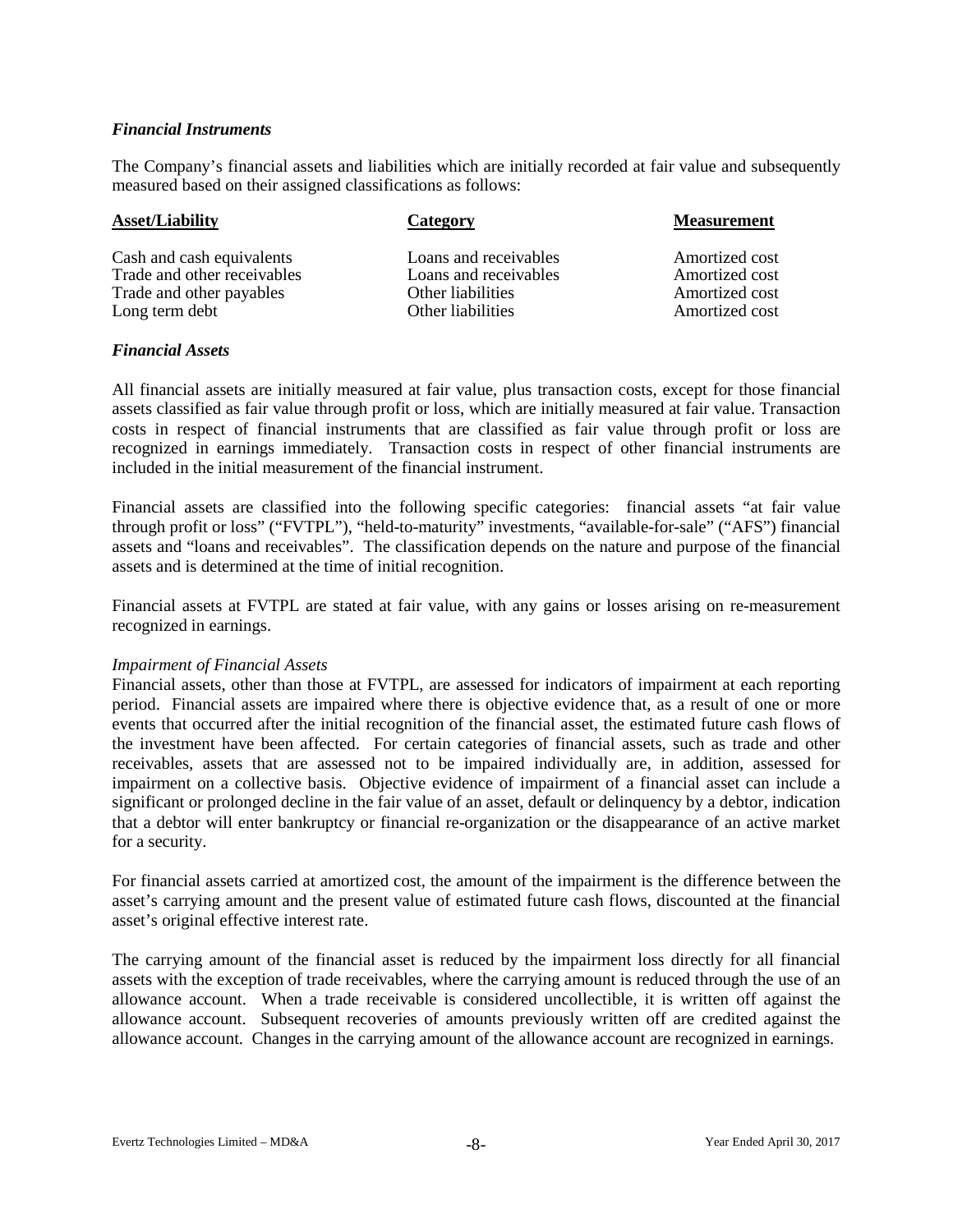# *Financial Liabilities and Equity Instruments Issued by the Company*

Financial liabilities at FVTPL are stated at fair value, with any gains or losses arising on re-measurement recognized in earnings. The net gain or loss recognized in earnings incorporates any interest paid on the financial liability and is included in the "other income and expenses" line item in the consolidated statements of earnings.

An equity instrument is any contract that evidences a residual interest in the assets of an entity after deducting all of its liabilities. Equity instruments issued by the Company are recognized at the proceeds received, net of direct issue costs.

Other financial liabilities, including long term debt, are initially measured at fair value, net of transaction costs. Other financial liabilities are subsequently measured at amortized cost using the effective interest method, with interest expense recognized on an effective yield basis.

### *Use of Estimates and Judgments*

The preparation of financial statements in conformity with IFRS requires management to make judgments, estimates and assumptions that affect the reported amounts of assets and liabilities and disclosure of contingent assets and liabilities at the date of the financial statements and the reported amounts of revenues and expenses during the year. Consequently, actual results could differ from those estimates. Those estimates and underlying assumptions are reviewed on an ongoing basis. Revisions to accounting estimates are recognized in the period in which the estimate is revised and in any future periods affected. Significant estimates include the determination of the allowance for doubtful accounts for trade receivables, provision for inventory obsolescence, the useful life of property, plant and equipment for depreciation, amortization and valuation of net recoverable amount of property, plant and equipment, determination of fair value for share based compensation, evaluating deferred income tax assets and liabilities, the determination of fair value of financial instruments and the likelihood of recoverability, and the determination of implied fair value of goodwill and implied fair value of assets and liabilities for purchase price allocation purposes and goodwill impairment test purposes.

Significant items requiring the use of judgment in application of accounting policies and assumptions include the determination of functional currencies, classification of financial instruments, classification of leases, application of the percentage of completion method on long-term contracts, degree of componentization applied when calculating amortization of property, plant and equipment, and identification of cash generating units for impairment testing purposes.

#### *Operating Segments*

An operating segment is a component of the Company that engages in business activities from which it may earn revenues and incur expenses, including revenues and expenses that relate to transactions with any of the Company's other components. The Company reviewed its operations and determined that it operates a single reportable segment, the television broadcast equipment market. The single reportable operating segment derives its revenue from the sale of hardware and software solutions including related services, training and commissioning.

# **Changes in Accounting Policies**

# **New and Revised IFRSs Issued but Not Yet Effective**

Following is a listing of amendments, revisions and new International Financial Reporting Standards issued but not yet effective. Unless otherwise indicated, earlier application is permitted. The Company has not yet determined the impact of the adoption of the following standards.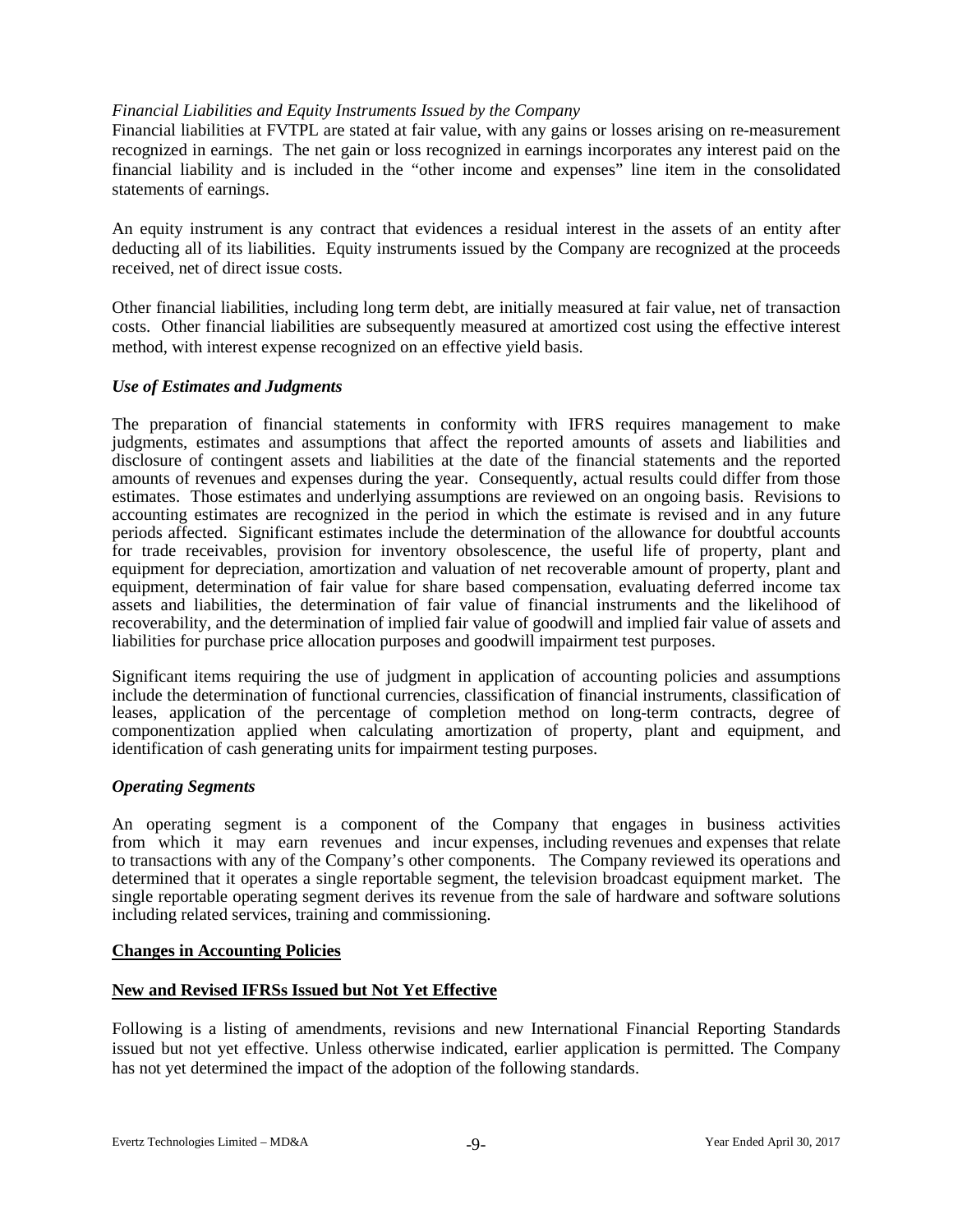### *Income Taxes*

IAS 12, *Income Taxes* was amended by the IASB in January, 2016 and clarifies the requirements for recognition of deferred tax assets arising from unrealized losses. Amendments to IAS 12 are effective for annual periods beginning on or after January 1, 2017.

### *Statement of Cash Flows*

IAS 7, *Statement of Cash Flows* was amended by the IASB in January, 2016 and increases disclosure requirements surrounding changes to financing related liabilities. Amendments to IAS 7 are effective for annual periods beginning on or after January 1, 2017.

### *Financial Instruments*

IFRS 9, *Financial instruments* ("IFRS 9") was issued by the IASB in July 2014 and will replace IAS 39, *Financial Instruments: Recognition and Measurement* ("IAS 39"). IFRS 9 introduces new requirements for the financial reporting of financial assets and financial liabilities. IFRS 9 is effective for annual periods beginning on or after January 1, 2018.

## *Revenue*

IFRS 15, *Revenue from contracts with customers* ("IFRS 15") was issued by the IASB in May 2014 and will replace IAS 11, *Construction Contracts* and IAS 18, *Revenue*. IFRS 15 specifies how and when revenue will be recognized. IFRS 15 is effective for annual periods beginning on or after January 1, 2018.

#### *Leases*

IFRS 16, *Leases* ("IFRS 16") was issued by the IASB in January 2016 and will replace IAS 17, *Leases.* IFRS 16 introduces a single accounting model for lessees to bring leases on-balance sheet while lessor accounting remains largely unchanged. IFRS 16 is effective for annual periods beginning on or after January 1, 2019.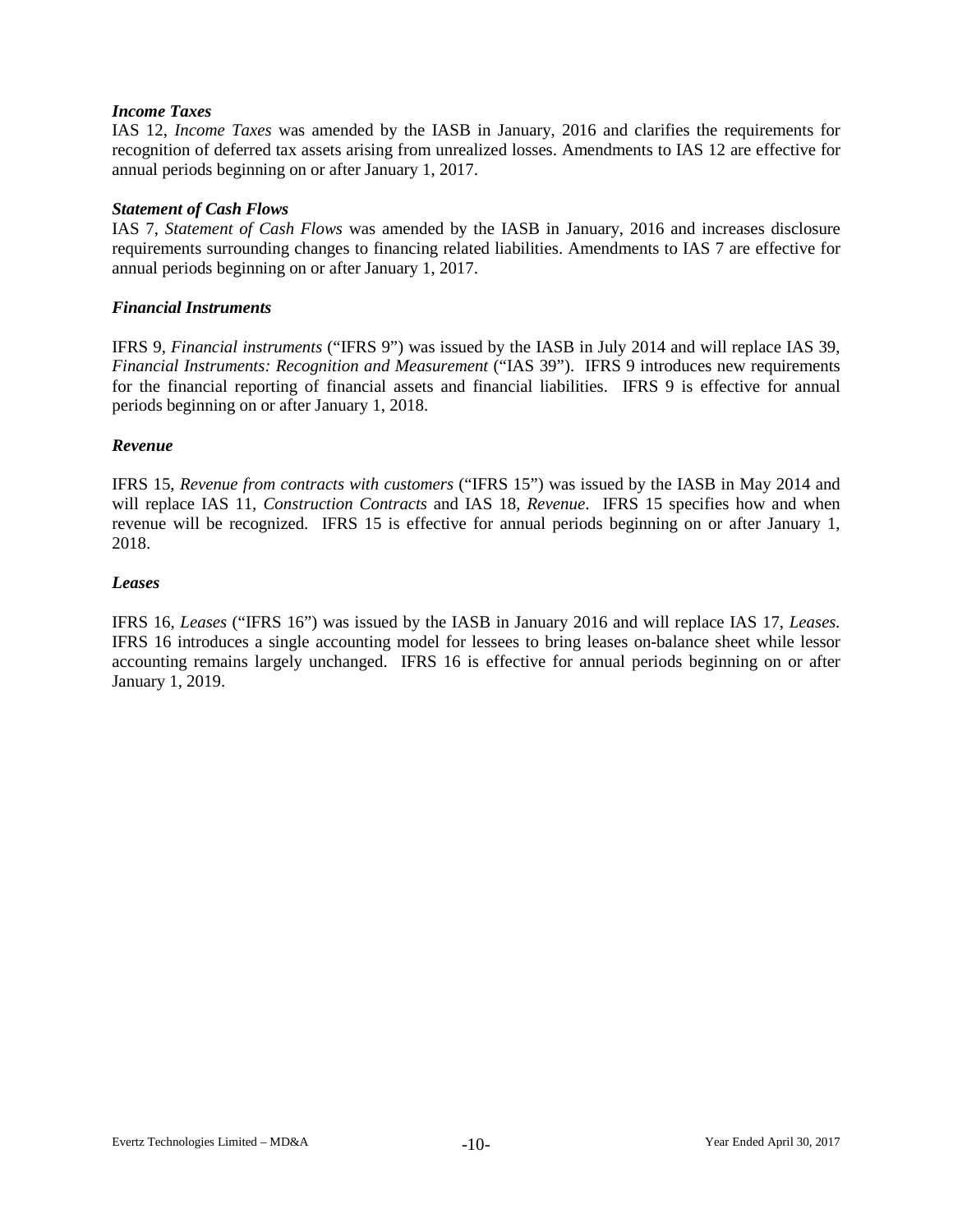# **YEAR END HIGHLIGHTS**

Revenue was \$384.4 million for the year ended April 30, 2017 an increase of \$2.8 million, compared to \$381.6 million for the year ended April 30, 2016. Revenue increased in the United States/Canada region by 6%.

For the year ended April 30, 2017, net earnings were \$69.8 million a decrease from \$70.9 million for the year ended April 30, 2016 and fully diluted earnings per share were \$0.92 a decrease from \$0.94 for the year ended April 30, 2016.

Gross margin during the year ended April 30, 2017 was 56.7% as compared to 57.0% for the year ended April 30, 2016.

Selling and administrative expenses for the year ended April 30, 2017 was \$62.1 million as compared to the year ended April 30, 2016 of \$61.0 million. As a percentage of revenue, selling and administrative expenses totaled 16.2% for the year ended April 30, 2017 as opposed to 16.0% for the year ended April 30, 2016.

Research and development ("R&D") expenses were \$73.7 million for the year ended April 30, 2017 as compared to \$66.9 million for the year ended April 30, 2016.

Cash and cash equivalents were \$54.3 million and working capital was \$264.6 million as at April 30, 2017, after payment of dividends of \$137.5 million including a special dividend of \$83.1 million as compared to cash and cash equivalents of \$123.1 million and working capital of \$314.9 million as at April 30, 2016.

# **HIGHLIGHTS FROM THE FOURTH QUARTER**

Revenue increased by \$10.4 million or 11% for the three months ended April 30, 2017 when compared to the same period ended April 30, 2016. Revenue increased in the United States/Canada region by 13% Revenue increased in the International region by 8%.

Fully diluted EPS was \$0.27 for the three months ended April 30, 2017 as compared to \$0.11 for the period ended April 30, 2016.

Foreign exchange gain during the quarter was \$4.1 million, predominately driven by the increase in value of the US dollar against the Canadian dollar since January 31, 2017.

Selling and administrative expenses increased by \$0.2 million for the three months ended April 30, 2017 when compared to the same period ended April 30, 2016. Selling and administrative expenses were approximately 15.4% of revenue for the three months ended April 30, 2017 as compared to approximately 16.9% of revenue for the same period ended April 30, 2016.

Research and development expenses increased by \$2.7 million for the three months ended April 30, 2017 when compared to the same period ended April 30, 2016. Research and development expenses represented approximately 18.7% of revenue for the three months ended April 30, 2017 as compared to approximately 17.9% for the same period ended April 30, 2016.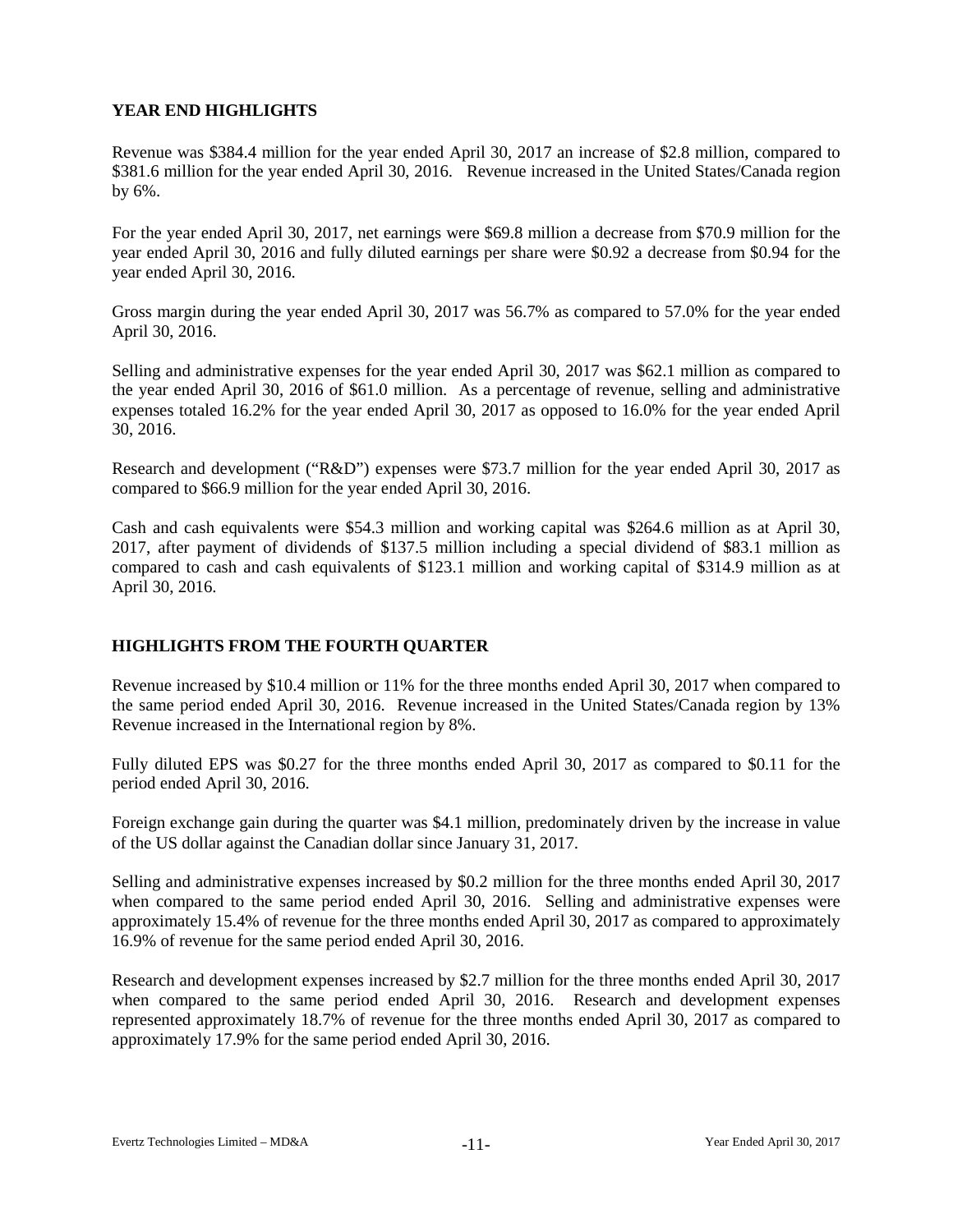# **Selected Consolidated Financial Information**

(in thousands of dollars except earnings per share and share data)

|                                                       |               |               | <b>Year Ended</b> |               |
|-------------------------------------------------------|---------------|---------------|-------------------|---------------|
|                                                       |               |               | April 30,         |               |
|                                                       | 2017          |               | 2016              | 2015          |
| Revenue                                               | \$<br>384,432 | $\mathcal{S}$ | 381,550           | \$<br>363,606 |
| Cost of goods sold                                    | 166,288       |               | 164,172           | 157,475       |
| Gross margin                                          | 218,144       |               | 217,378           | 206,131       |
| Expenses                                              |               |               |                   |               |
| Selling and administrative                            | 62,135        |               | 60,986            | 58,833        |
| General                                               | 8,951         |               | 6,200             | 6,136         |
| Research and development                              | 73,699        |               | 66,892            | 64,332        |
| Investment tax credits                                | (9,362)       |               | (10, 495)         | (10, 263)     |
| Foreign exchange gain                                 | (9,887)       |               | (2,638)           | (1,411)       |
|                                                       | 125,536       |               | 120,945           | 117,627       |
| Earnings before undernoted                            | 92,608        |               | 96,433            | 88,504        |
| Finance income                                        | 1,321         |               | 772               | 830           |
| Finance costs                                         | (242)         |               | (534)             | (240)         |
| Other income and expenses                             | (141)         |               | 124               | 325           |
| Earnings before income taxes                          | 93,546        |               | 96,795            | 89,419        |
| Provision for (recovery of) income taxes              |               |               |                   |               |
| Current                                               | 25,160        |               | 24,582            | 25,154        |
| Deferred                                              | (1, 387)      |               | 1,327             | (2,145)       |
|                                                       | 23,773        |               | 25,909            | 23,009        |
| Net earnings for the year                             | \$<br>69,773  | \$            | 70,886            | \$<br>66,410  |
| Net earnings attributable to non-controlling interest | \$<br>613     | \$            | 667               | \$<br>910     |
| Net earnings attributable to shareholders             | 69,160        |               | 70,219            | 65,500        |
| Net earnings for the year                             | \$<br>69,773  | \$            | 70,886            | \$<br>66,410  |
| Earnings per share                                    |               |               |                   |               |
| Basic                                                 | \$<br>0.92    | \$            | 0.94              | \$<br>0.88    |
| Diluted                                               | \$<br>0.92    | \$            | 0.94              | \$<br>0.87    |

| <b>Consolidated Balance Sheet Data</b>         | As at |            |               |                   |               |            |
|------------------------------------------------|-------|------------|---------------|-------------------|---------------|------------|
|                                                |       | 2017       |               | April 30,<br>2016 |               | 2015       |
| Cash and cash equivalents                      | \$    | 54,274     | \$            | 123,102           | <sup>\$</sup> | 100,681    |
| Inventory                                      | \$    | 178,208    | <sup>\$</sup> | 155,957           | -S            | 154,259    |
| Working capital                                | \$    | 264,586    | \$            | 314,912           | <sup>\$</sup> | 294,895    |
| Total assets                                   | \$    | 410,568    | -S            | 448,314           | \$            | 426,162    |
| Shareholders' equity                           | \$    | 317,830    | \$.           | 366,205           | \$            | 353,471    |
| Number of common shares outstanding:           |       |            |               |                   |               |            |
| Basic                                          |       | 75,742,746 |               | 74,188,746        |               | 74,459,346 |
| Fully-diluted                                  |       | 78,621,246 |               | 78,595,246        |               | 79,195,846 |
| Weighted average number of shares outstanding: |       |            |               |                   |               |            |
| Basic                                          |       | 75,040,113 |               | 74,360,423        |               | 74,399,096 |
| Fully-diluted                                  |       | 75,374,204 |               | 74,843,493        |               | 75,033,398 |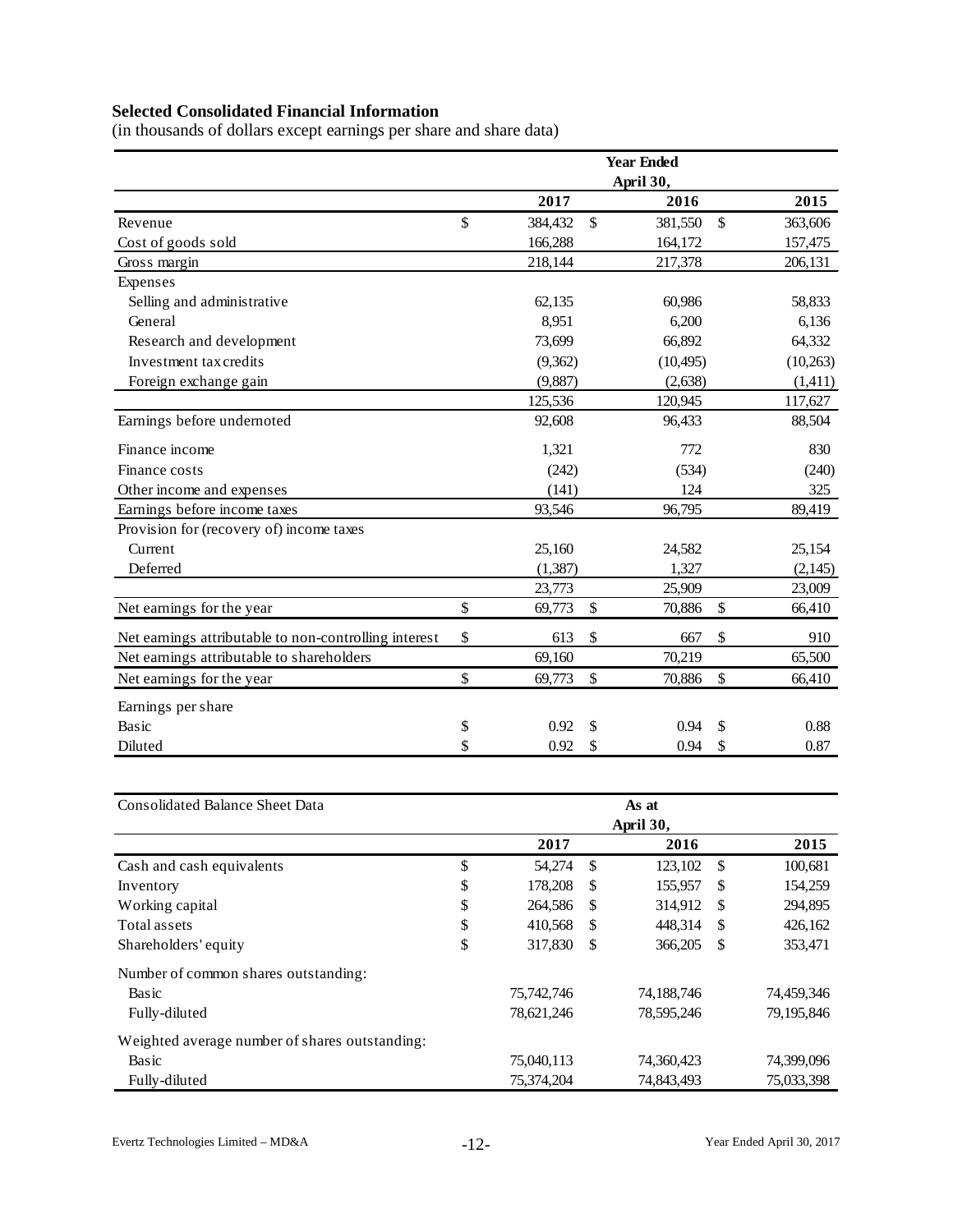#### **Consolidated Statement of Operations Data**

|                                                       | 2017       | 2016       | 2015       |
|-------------------------------------------------------|------------|------------|------------|
| Revenue                                               | 100.0%     | 100.0%     | 100.0%     |
| Cost of goods sold                                    | 43.3%      | 43.0%      | 43.3%      |
| Gross margin                                          | 56.7%      | 57.0%      | 56.7%      |
| Expenses                                              |            |            |            |
| Selling and administrative                            | 16.2%      | 16.0%      | 16.2%      |
| General                                               | 2.2%       | 1.6%       | 1.6%       |
| Research and development                              | 19.2%      | 17.5%      | 17.7%      |
| Investment tax credits                                | $(2.4\%)$  | $(2.7\%)$  | $(2.8\%)$  |
| Foreign exchange gain                                 | $(2.6\%)$  | $(0.7\%)$  | $(0.4\%)$  |
|                                                       | 32.6%      | 31.7%      | 32.3%      |
| Earnings before undernoted                            | 24.1%      | 25.3%      | 24.4%      |
| Finance income                                        | 0.3%       | 0.2%       | 0.2%       |
| Finance costs                                         | $(0.1\%)$  | $(0.1\%)$  | $(0.1\%)$  |
| Other income and expenses                             | 0.0%       | 0.0%       | 0.1%       |
| Earnings before income taxes                          | 24.3%      | 25.4%      | 24.6%      |
| Provision for (recovery of) income taxes              |            |            |            |
| Current                                               | 6.5%       | 6.4%       | 6.9%       |
| Deferred                                              | $(0.4\%)$  | 0.4%       | $(0.6\%)$  |
|                                                       | 6.1%       | 6.8%       | 6.3%       |
| Net earnings for the year                             | 18.2%      | 18.6%      | 18.3%      |
| Net earnings attributable to non-controlling interest | 0.2%       | 0.2%       | 0.3%       |
| Net earnings attributable to shareholders             | 18.0%      | 18.4%      | 18.0%      |
| Net earnings for the year                             | 18.2%      | 18.6%      | 18.3%      |
| Earnings per share:                                   |            |            |            |
| <b>Basic</b>                                          | \$<br>0.92 | \$<br>0.94 | \$<br>0.88 |
| Diluted                                               | \$<br>0.92 | \$<br>0.94 | \$<br>0.87 |

#### **REVENUE AND EXPENSES**

#### *Revenue*

The Company generates revenue principally from the sale of software, equipment, and technology solutions to content creators, broadcasters, specialty channels and television service providers.

The Company markets and sells its products and services through both direct and indirect sales strategies. The Company's direct sales efforts focus on large and complex end-user customers. These customers have long sales cycles typically ranging from four to eight months before an order may be received by the Company for fulfillment.

The Company monitors revenue performance in two main geographic regions: (i) United States/Canada and (ii) International.

The Company currently generates approximately 50% to 60% of its revenue in the United States/Canada. The Company recognizes the opportunity to more aggressively target markets in other geographic regions and intends to invest in personnel and infrastructure in those markets.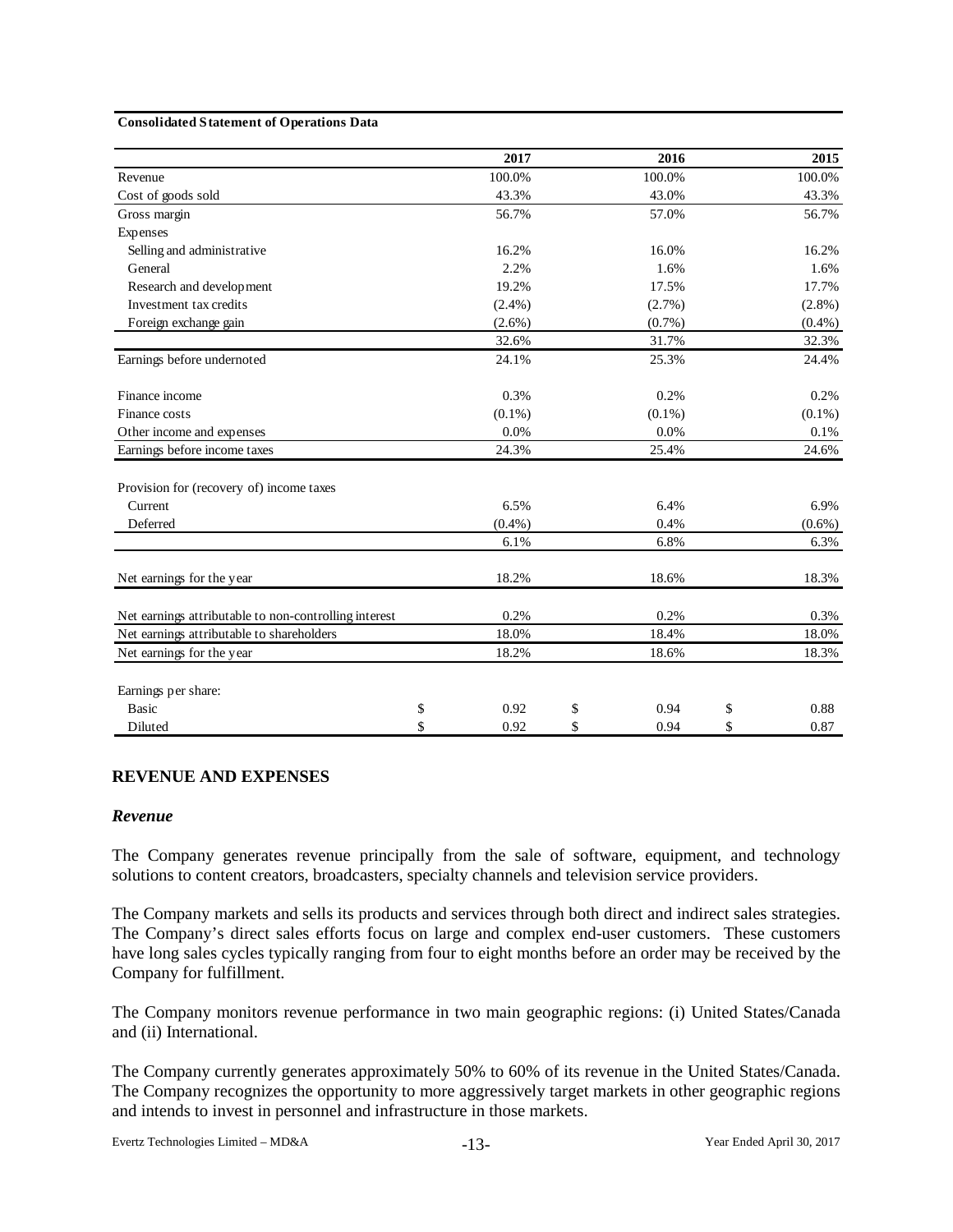While a significant portion of the Company's expenses are denominated in Canadian dollars, the Company collects substantially all of its revenues in currencies other than the Canadian dollar and therefore has significant exposure to fluctuations in foreign currencies, in particular the US dollar. Approximately 75% to 85% of the Company's revenues are denominated in US dollars.

# *Revenue*

| (In thousands of Canadian dollars) | <b>Year Ended</b><br>April 30, |         |  |         |  |         |
|------------------------------------|--------------------------------|---------|--|---------|--|---------|
|                                    |                                | 2017    |  | 2016    |  | 2015    |
| United States/Canada               | J                              | 229,082 |  | 216,009 |  | 204,453 |
| International                      |                                | 155,350 |  | 165.541 |  | 159,153 |
|                                    |                                | 384,432 |  | 381,550 |  | 363,606 |

Total revenue for the year ended April 30, 2017 was \$384.4 million, an increase of \$2.8 million or 1% as compared to revenue of \$381.6 million for the year ended April 30, 2016.

Revenue in the United States/Canada region was \$229.1 million for the year ended April 30, 2017, an increase of \$13.1 million or 6% when compared to revenue of \$216.0 million for the year ended April 30, 2016.

Revenue in the International region was \$155.4 million for the year ended April 30, 2017, a decrease of \$10.2 million or 6% as compared to revenue of \$165.6 million for the year ended April 30, 2016.

# *Cost of Sales*

Cost of sales consists primarily of costs of manufacturing and assembly of products. A substantial portion of these costs is represented by components and compensation costs for the manufacture and assembly of products. Cost of sales also includes related overhead, certain depreciation, final assembly, quality assurance, inventory management and support costs. Cost of sales also includes the costs of providing services to clients, primarily the cost of service-related personnel.

# *Gross Margin*

| (In thousands of Canadian dollars, |           | <b>Year Ended</b> |  |         |  |         |
|------------------------------------|-----------|-------------------|--|---------|--|---------|
| except for percentages)            | April 30, |                   |  |         |  |         |
|                                    |           | 2017              |  | 2016    |  | 2015    |
| Gross margin                       |           | 218,144           |  | 217,378 |  | 206,131 |
| Gross margin % of sales            |           | 56.7%             |  | 57.0%   |  | 56.7%   |

Gross margin for the year ended April 30, 2017 was \$218.1 million, compared to \$217.4 million for the year ended April 30, 2016. As a percentage of revenue, the gross margin was 56.7% for the year ended April 30, 2017, as compared to 57.0% for the year ended April 30, 2016.

Gross margins vary depending on the product mix, geographic distribution and competitive pricing pressures and currency fluctuations. For the year ended April 30, 2017 the gross margin, as a percentage of revenue, was in the Company's projected range. The pricing environment continues to be very competitive with substantial discounting by our competition.

The Company expects that it will continue to experience competitive pricing pressures. The Company continually seeks to build its products more efficiently and enhance the value of its product and service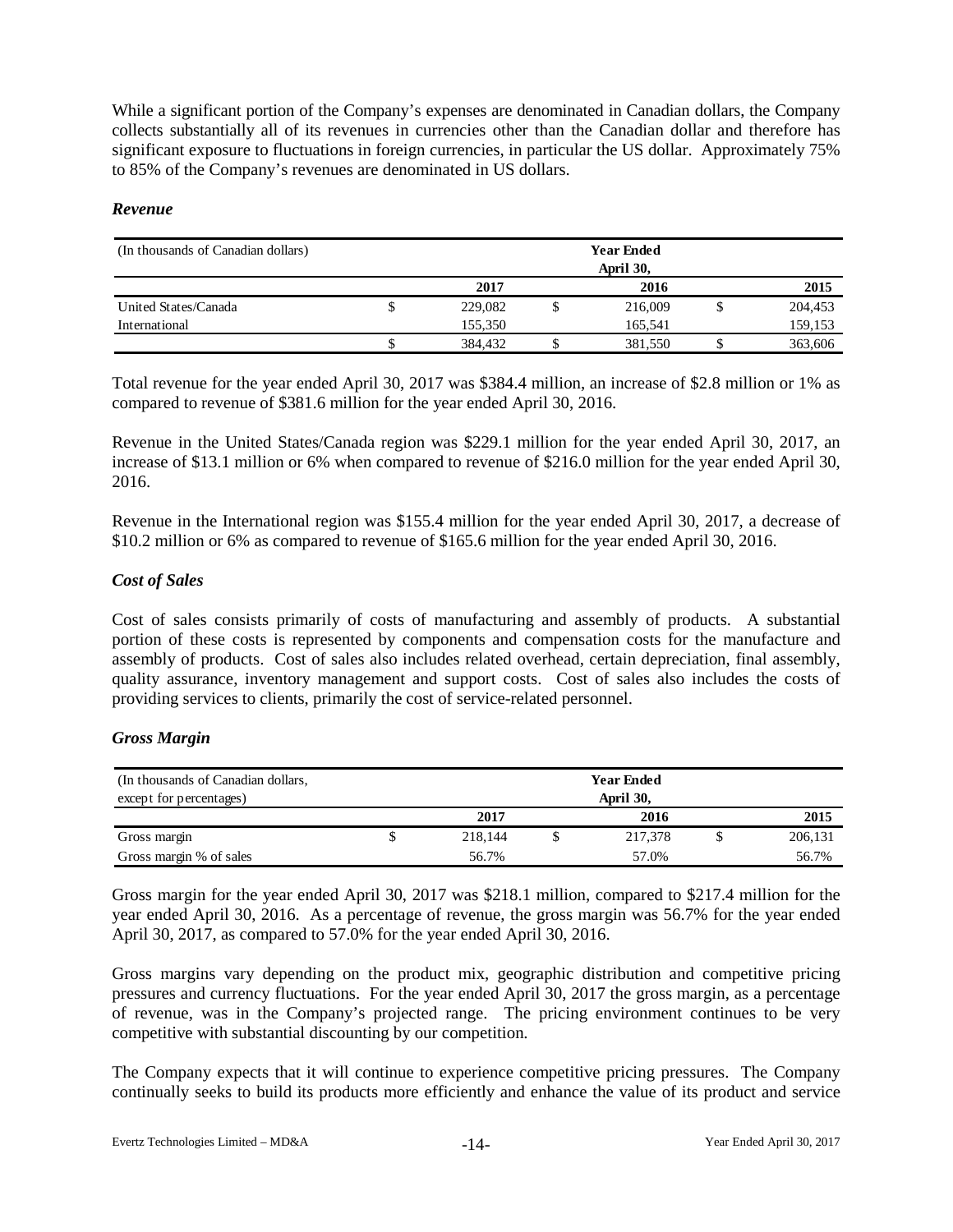offerings in order to reduce the risk of declining gross margin associated with the competitive environment.

# *Operating Expenses*

The Company's operating expenses consist of: (i) selling, administrative and general; (ii) research and development and (iii) foreign exchange.

Selling expenses primarily relate to remuneration of sales and technical personnel. Other significant cost components include trade show costs, advertising and promotional activities, demonstration material and sales support. Selling and administrative expenses relate primarily to remuneration costs of related personnel, legal and professional fees, occupancy and other corporate and overhead costs. The Company also records certain depreciation and share based compensation charges as general expenses. For the most part, selling, and administrative expenses are fixed in nature and do not fluctuate directly with revenue. The Company has certain selling expenses that tend to fluctuate in regards to the timing of trade shows.

The Company invests in research and development to maintain its position in the markets it currently serves and to enhance its product portfolio with new functionality and efficiencies. Although the Company's research and development expenditures do not fluctuate directly with revenues, it monitors this spending in relation to revenues and adjusts expenditures when appropriate. Research and development expenditures consist primarily of personnel costs and material costs. Research and development expenses are presented on a gross basis (without deduction of research and development tax credits). Research and development tax credits associated with research and development expenditures are shown separately under research and development tax credits.

# *Selling and Administrative*

| (In thousands of Canadian dollars,    | <b>Year Ended</b> |  |        |  |        |
|---------------------------------------|-------------------|--|--------|--|--------|
| except for percentages)               | April 30,         |  |        |  |        |
|                                       | 2017              |  | 2016   |  | 2015   |
| Selling and administrative            | 62.135            |  | 60.986 |  | 58,833 |
| Selling and administrative % of sales | 16.2%             |  | 16.0%  |  | 16.2%  |

Selling and administrative expenses excludes stock based compensation, operation of non-production property, plant and equipment, and amortization of intangibles. Selling and administrative expenses for the year ended April 30, 2017 were \$62.1 million or 16.2% of revenue, as compared to selling and administrative expenses of \$61.0 million or 16.0% of revenue for the year ended April 30, 2016. The increase of \$1.1 million was predominantly a result of increased personnel costs.

#### *Share Based Compensation*

In March 2016, the Company adopted a restricted share unit (RSU) plan to attract, motivate and compensate persons who are integral to the growth and success of the Company. During the year ended April 30, 2017, share based compensation expense associated with the plan was \$3.4 million.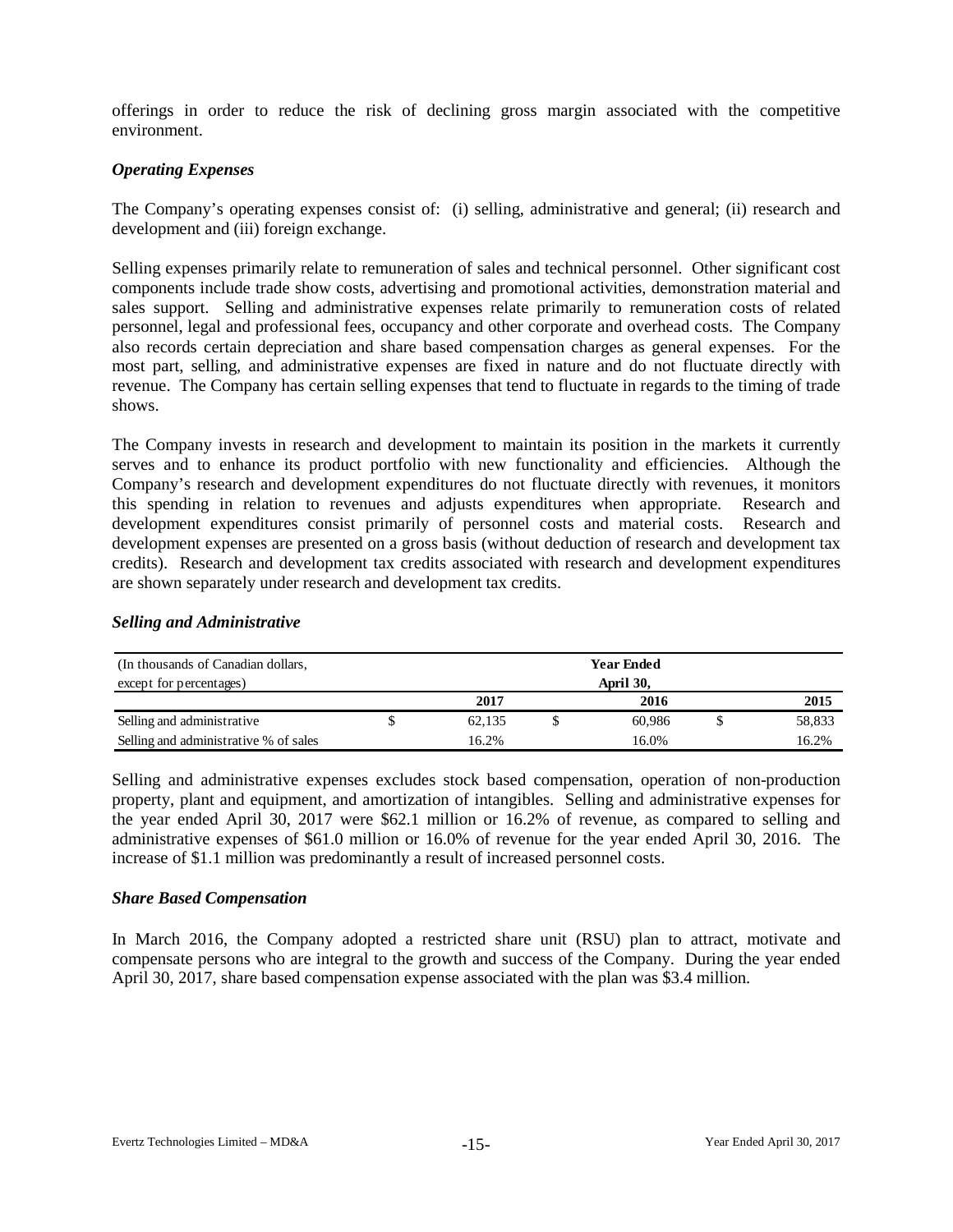### *Research and Development (R&D)*

| (In thousands of Canadian dollars,  | <b>Year Ended</b> |  |        |  |        |
|-------------------------------------|-------------------|--|--------|--|--------|
| except for percentages)             | April 30,         |  |        |  |        |
|                                     | 2017              |  | 2016   |  | 2015   |
| Research and development expenses   | 73.699            |  | 66.892 |  | 64,332 |
| Research and development % of sales | 19.2%             |  | 17.5%  |  | 17.7%  |

For the year ended April 30, 2017, gross R&D expenses were \$73.7 million, an increase of 10% or \$6.8 million as compared to an expense of \$66.9 million for the year ended April 30, 2016.

The increase of \$6.8 million was predominantly a result of planned growth of R&D personnel, a corresponding increase in materials and additional rent and expenses associated with a new facility, partially offset by decreased translation costs associated with UK Sterling denominated expenses.

### *Foreign Exchange*

For the year ended April 30, 2017, the foreign exchange gain was \$9.9 million, as compared to a foreign exchange gain for the year ended April 30, 2016 of \$2.6 million. The current year gain was predominantly driven by the increase in the value of the US dollar against the Canadian dollar since April 30, 2016.

### *Finance Income, Finance Costs, Other Income and Expenses*

For the year ended April 30, 2017, finance income, finance costs, other income and expenses netted to a gain of \$0.9 million.

# **LIQUIDITY AND CAPITAL RESOURCES**

| Liquidity and Capital Resources               | <b>Year Ended</b><br>April 30, |         |    |         |  |
|-----------------------------------------------|--------------------------------|---------|----|---------|--|
| (in thousands of dollars except ratios)       |                                |         |    |         |  |
| Key Balance Sheet Amounts and Ratios:         |                                | 2017    |    | 2016    |  |
| Cash and cash equivalents                     | \$                             | 54,274  | \$ | 123,102 |  |
| Working capital                               | \$                             | 264,586 | \$ | 314,912 |  |
| Long-term assets                              | \$                             | 62.347  | \$ | 61,257  |  |
| Long-term debt                                | \$                             | 733     | \$ | 888     |  |
| Days sales outstanding in accounts receivable |                                | 106     |    | 93      |  |

| Statement of Cash Flow Summary  |    |                   |           |           |  |  |  |  |
|---------------------------------|----|-------------------|-----------|-----------|--|--|--|--|
|                                 |    | <b>Year Ended</b> |           |           |  |  |  |  |
|                                 |    |                   | April 30, |           |  |  |  |  |
|                                 |    | 2017              |           | 2016      |  |  |  |  |
| Operating activities            | Φ  | 64,513            | Φ         | 91,181    |  |  |  |  |
| Investing activities            | \$ | (11,182)          | \$        | (3,854)   |  |  |  |  |
| Financing activities            | \$ | (119, 013)        | \$        | (59, 439) |  |  |  |  |
| Net (decrease) increase in cash | \$ | (68, 828)         | J         | 22.421    |  |  |  |  |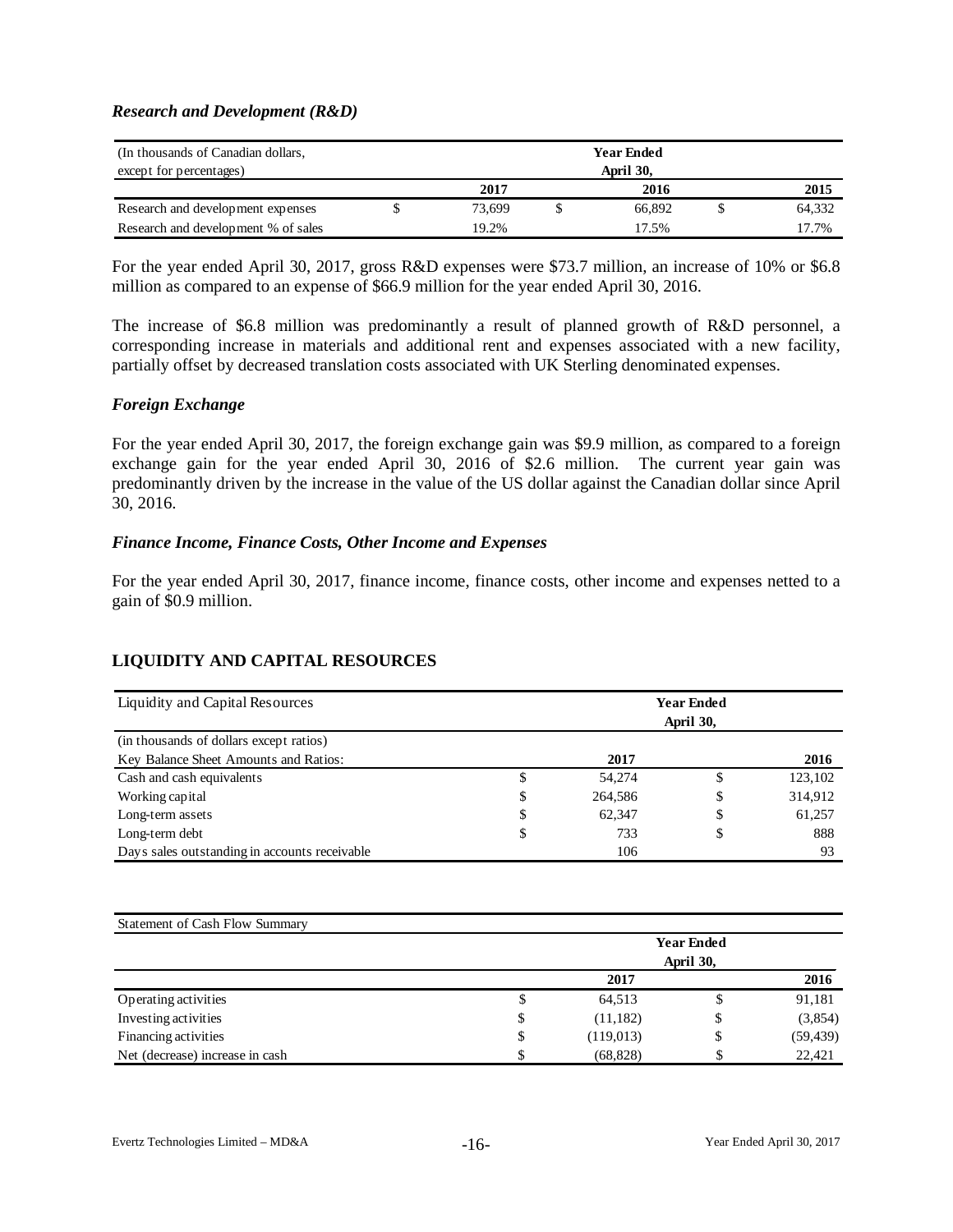# *Operating Activities*

For the year ended April 30, 2017, the Company generated cash from operations of \$64.5 million, compared to cash generated of 91.2 million for the year ended April 30, 2016. Excluding the effects of the changes in non-cash working capital and current taxes, the Company generated cash from operations of \$81.1 million for the year ended April 30, 2017 compared to \$85.5 million for the year ended April 30, 2016.

### *Investing Activities*

The Company used cash for investing activities of \$11.2 million for the year ended April 30, 2017 which was predominantly for the acquisition of capital assets.

### *Financing Activities*

For the year ended April 30, 2017, the Company used cash from financing activities of \$119.0 million, which was principally driven by dividends paid of \$137.5 million including a special dividend of \$83.1 million, partially offset by the issuance of Capital Stock pursuant to the Company's Stock Option Plan of \$18.7 million.

# **WORKING CAPITAL**

As at April 30, 2017, the Company had cash and cash equivalents of \$54.3 million, compared to \$123.1 million at April 30, 2016.

The Company had working capital of \$264.6 million as at April 30, 2017 compared to \$314.9 million as at April 30, 2016.

The Company believes that the current balance in cash and plus future cash flow from operations will be sufficient to finance growth and related investment and financing activities in the foreseeable future.

Day sales outstanding in accounts receivable were 106 days at April 30, 2017 as compared to 93 for April 30, 2016.

### **SHARE CAPITAL STRUCTURE**

Authorized capital stock consists of an unlimited number of common and preferred shares.

|                                       | <b>Year Ended</b><br>April 30, |            |  |  |
|---------------------------------------|--------------------------------|------------|--|--|
|                                       |                                |            |  |  |
|                                       | 2017                           | 2016       |  |  |
| Common shares                         | 75,742,746                     | 74,188,746 |  |  |
| Stock options granted and outstanding | 2,878,500                      | 4,406,500  |  |  |

## **FINANCIAL INSTRUMENTS**

The Company's financial instruments consist of cash and cash equivalents, trade and other receivables, trade and other payables and long term debt. Unless otherwise noted, it is management's opinion that the Company is not exposed to significant interest or credit risks arising from these financial instruments. The Company estimates the fair value of these instruments approximates the carrying values as listed below.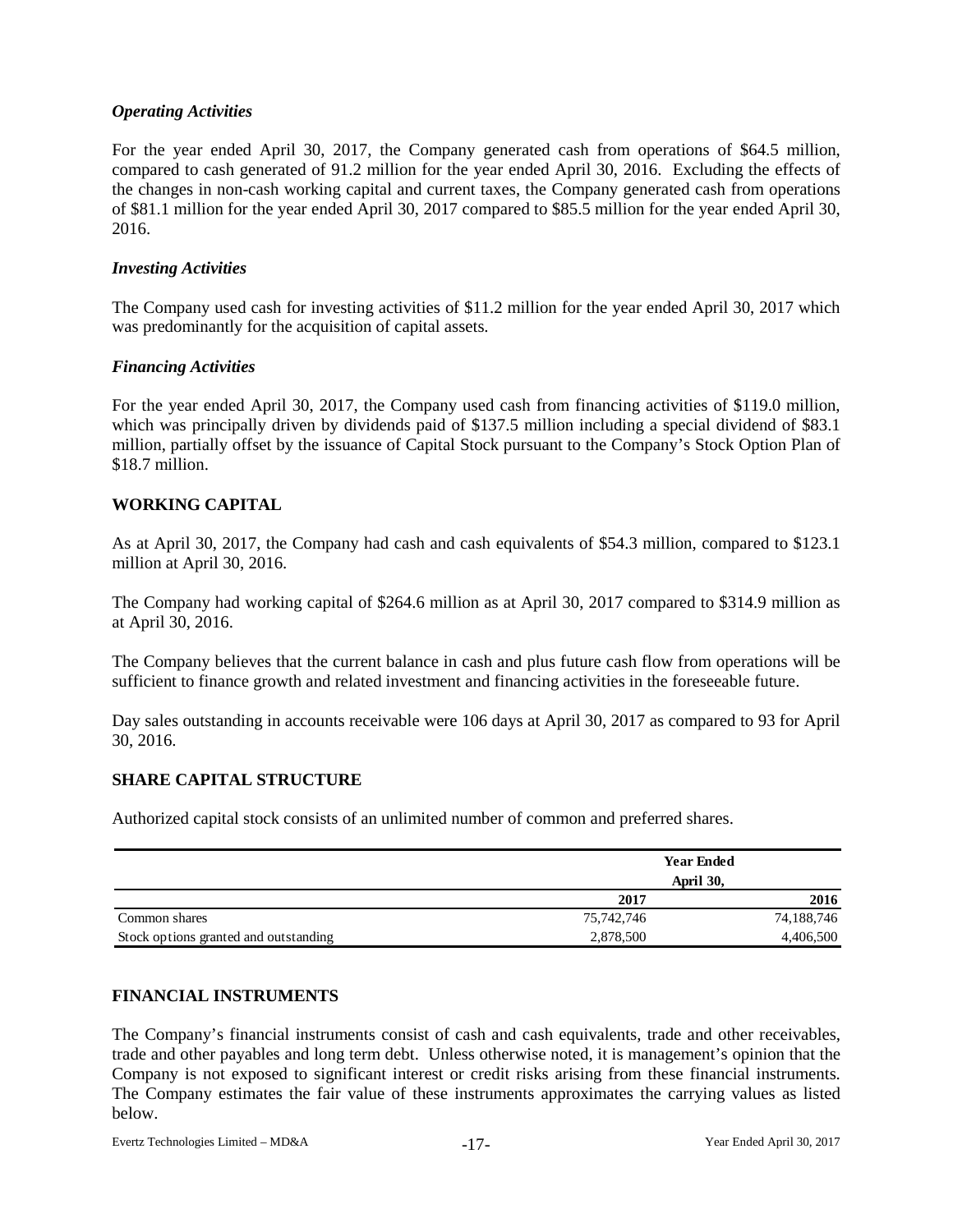# *Fair Values and Classification of Financial Instruments:*

The following summarizes the significant methods and assumptions used in estimating the fair values of financial instruments:

- I. Quoted prices (unadjusted) in active markets for identical assets or liabilities.
- II. Inputs other than quoted prices included in level I that are observable for the asset or liability, either directly or indirectly. Cash and cash equivalents, trade and other receivables, trade and other payables, and long-term debt fair value measurements have been measured within level II.
- III. Inputs for the asset or liability that are not based on observable market data.

# **CONTRACTUAL OBLIGATIONS**

The following table sets forth the Company's contractual obligations as at April 30, 2017:

|                      | Payments Due by Period |                  |       |  |           |           |       |            |                          |  |  |  |  |
|----------------------|------------------------|------------------|-------|--|-----------|-----------|-------|------------|--------------------------|--|--|--|--|
| (In thousands)       | Total                  | Less than 1 Year |       |  | 2-3 Years | 4-5 Years |       | Thereafter |                          |  |  |  |  |
| Operating leases     | 20,872                 |                  | 5.229 |  | 6.472     |           | 3.834 |            | 5.337                    |  |  |  |  |
| Other long-term debt | 1.013                  |                  | 280   |  | 412       |           | 321   |            | $\overline{\phantom{0}}$ |  |  |  |  |
|                      | 21.885                 |                  | 5.509 |  | 6.884     |           | 4.155 |            | 5,337                    |  |  |  |  |

# **OFF-BALANCE SHEET FINANCING**

The Company does not have any off-balance sheet arrangements.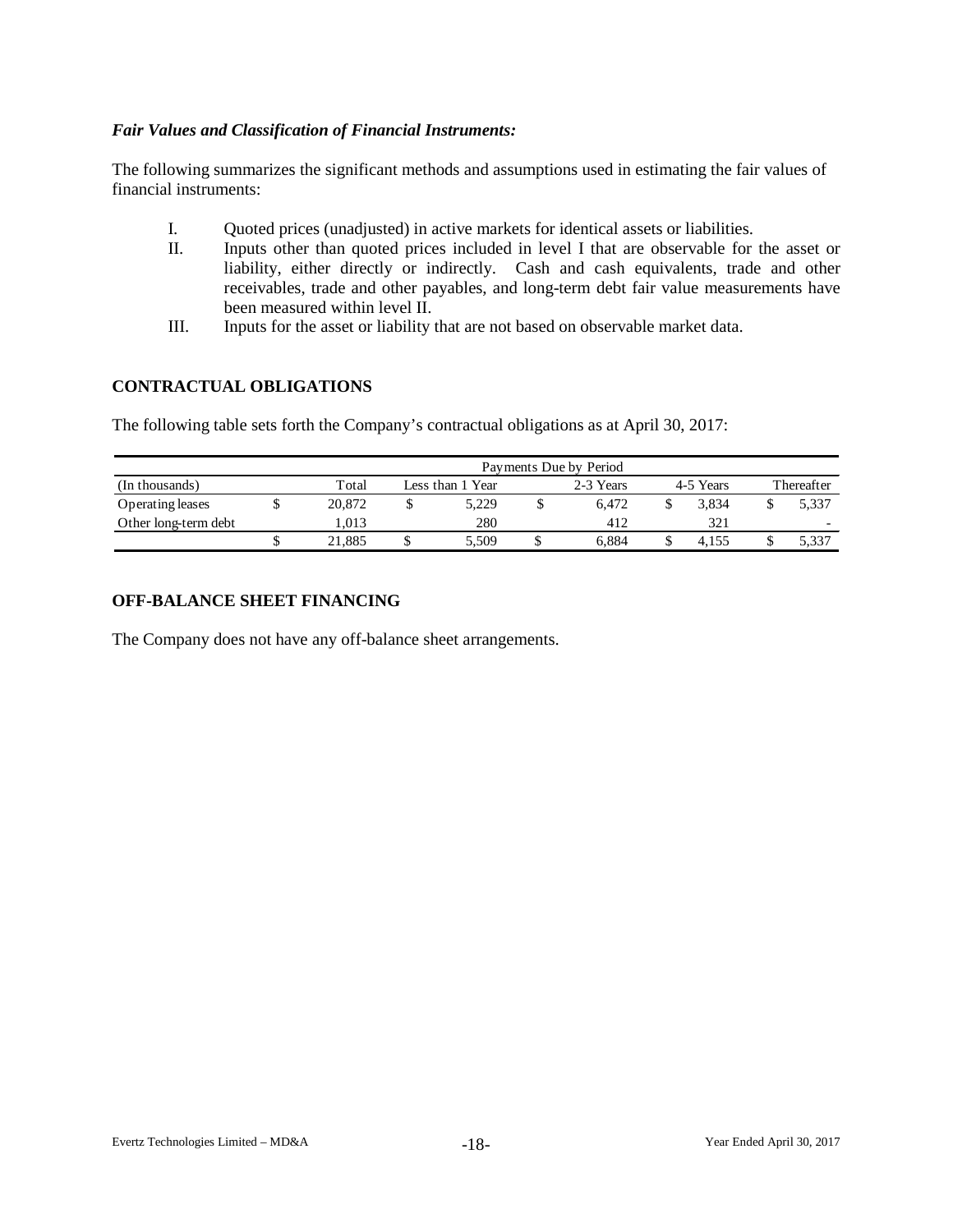# **RELATED PARTY TRANSACTIONS**

In the normal course of business, we may enter into transactions with related parties. These transactions occur under market terms consistent with the terms of transactions with unrelated arms-length third parties. The Company continues to lease a premise from a company in which two shareholders' each indirectly hold a 10% interest, continues to lease a facility from a company in which two shareholders each indirectly hold a 20% interest, continues to lease two facilities for manufacturing where two shareholders indirectly own 100% interest, continues to lease a facility from a company in which two shareholders each indirectly own a 35% interest, continues to lease a facility with a director who indirectly owns 100% and continues to lease a facility owned indirectly by two shareholders.

# **SELECTED CONSOLIDATED QUARTERLY FINANCIAL INFORMATION**

The following table sets out selected consolidated financial information for each of the eight quarters ended April 30, 2017. In the opinion of management, this information has been prepared on the same basis as the audited consolidated financial statements. The operating results for any quarter should not be relied upon as any indication of results for any future period.

|                          | Quarter Ending |           |    |          |      |          |    |          |    |          |    |          |      |           |    |           |
|--------------------------|----------------|-----------|----|----------|------|----------|----|----------|----|----------|----|----------|------|-----------|----|-----------|
| (In thousands)           | 2017           |           |    |          | 2016 |          |    |          |    |          |    |          | 2015 |           |    |           |
| (Unaudited)              |                | Apr $30$  |    | Jan 31   |      | Oct 31   |    | July 31  |    | Apr 30   |    | Jan 31   |      | Oct 31    |    | July $31$ |
| Revenue                  |                | \$106,734 |    | \$91,080 |      | \$99,592 |    | \$87,026 |    | \$96,367 |    | \$99,754 |      | \$100,560 |    | \$84,869  |
| Cost of goods sold       |                | 46,690    |    | 39,957   |      | 42,481   |    | 37,160   |    | 41,343   |    | 42,763   |      | 43,026    |    | 37,040    |
| Gross margin             | \$             | 60,044    |    | \$51,123 |      | \$57,111 |    | \$49,866 |    | \$55,024 |    | \$56,991 | \$   | 57,534    |    | \$47,829  |
| Operating expenses       |                | 32,531    |    | 38,704   |      | 29,225   |    | 25,076   |    | 43,713   |    | 23,960   |      | 30,819    |    | 22,453    |
| Earnings from operations | \$             | 27,513    |    | \$12,419 |      | \$27,886 |    | \$24,790 |    | \$11,311 |    | \$33,031 | \$   | 26,715    |    | \$25,376  |
| Non-operating income     |                | (116)     |    | 359      |      | 363      |    | 332      |    | (4)      |    | 200      |      | 168       |    | (2)       |
| Earnings before taxes    | \$             | 27.397    |    | \$12,778 |      | \$28,249 |    | \$25,122 |    | \$11,307 |    | \$33,231 | \$.  | 26,883    |    | \$25,374  |
| Net earnings             | S.             | 20.547    | \$ | 9,637    |      | \$20,583 |    | \$18,393 | \$ | 8,097    |    | \$24,225 | \$.  | 19.486    |    | \$18,411  |
|                          |                |           |    |          |      |          |    |          |    |          |    |          |      |           |    |           |
| Net earnings per share:  |                |           |    |          |      |          |    |          |    |          |    |          |      |           |    |           |
| Basic                    | \$             | 0.27      | \$ | 0.13     | \$   | 0.28     | \$ | 0.25     | \$ | 0.11     | \$ | 0.33     | \$   | 0.26      | \$ | 0.25      |
| Diluted                  | \$             | 0.27      | \$ | 0.13     | \$   | 0.27     | \$ | 0.25     | \$ | 0.11     | \$ | 0.32     | \$   | 0.26      | \$ | 0.25      |
| Dividends per share:     | \$             | 0.18      | \$ | 1.28     | \$   | 0.18     | \$ | 0.18     | \$ | 0.18     | \$ | 0.18     |      | 0.18      | \$ | 0.18      |

The Companies revenue and corresponding earnings can vary from quarter to quarter depending on the delivery requirements of our customers. Our customers can be influenced by a variety of factors including upcoming sports or entertainment events as well as their access to capital. Net earnings represent net earnings attributable to shareholders.

#### **DISCLOSURE CONTROLS AND PROCEDURES**

Management, including the Chief Executive Officer and Chief Financial Officer, has evaluated the effectiveness of the Company's disclosure controls and procedures (as defined in National Instrument 52- 109 of the Canadian Securities Administrators) as of April 30, 2017.

Management has concluded that, as of April 30, 2017, the Company's disclosure controls and procedures were effective to provide reasonable assurance that material information relating to the Company would be made known to them by others within the Company, particularly during the period in which this report was being prepared.